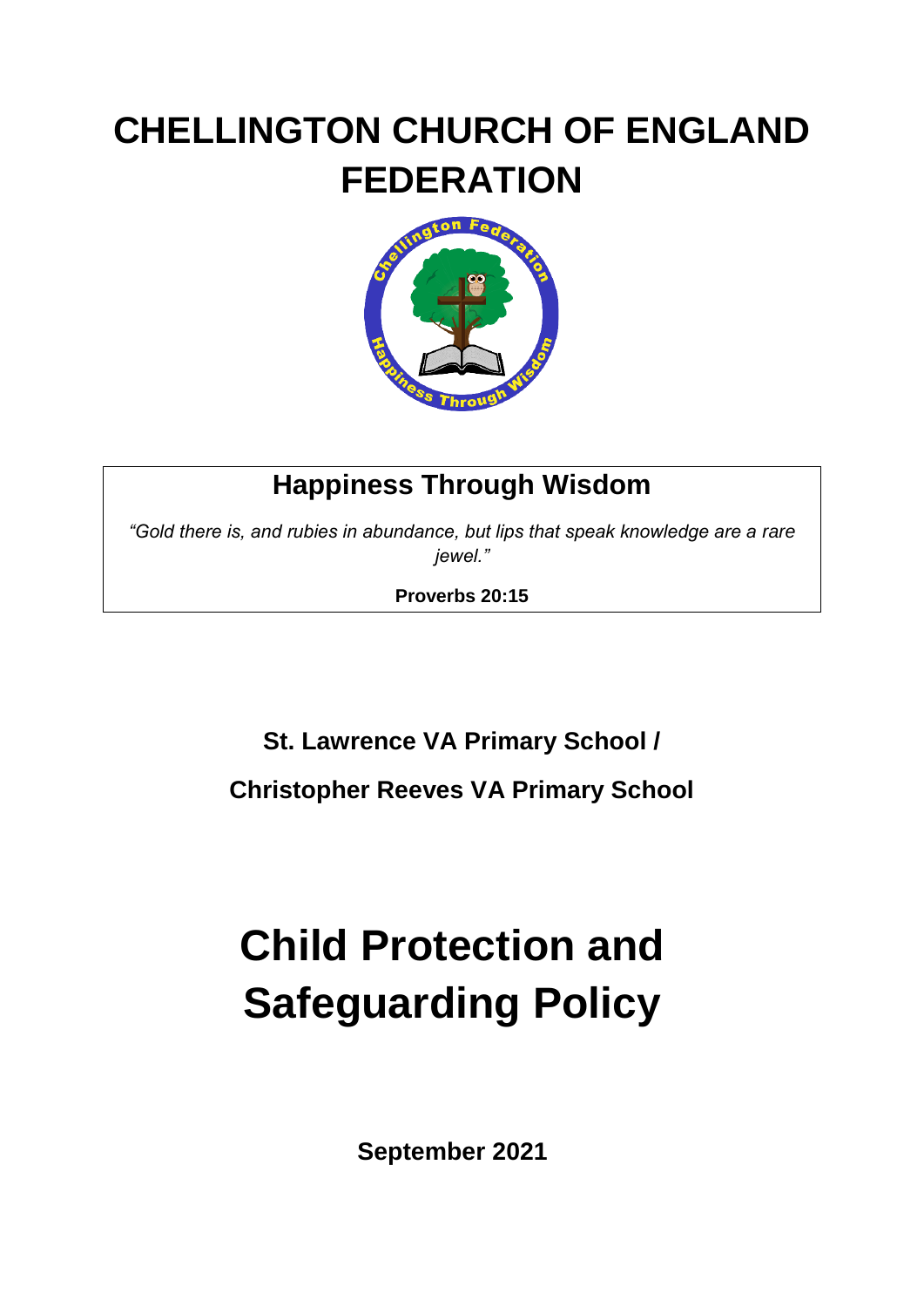#### **Review Date: September 2022**

#### **SAFEGUARDING AND CHILD PROTECTION POLICY 2021-2022**

**St Lawrence Church of England Primary School and Christopher Reeves Primary School**

**Governor Lead:** Fiona Rickard **Designated Safeguarding Lead:** Sarah Bush **Deputy Designated Safeguarding Lead:** Erica Cromey-Hawke (St Lawrence)

**Mental Health & Wellbeing Lead:** Pauline Johnson (St Lawrence)

**Status & Review Cycle:** Statutory Annual<br> **Next Review Date:** Sept 2022 **Next Review Date:** 

Jayne Nicklin (St Lawrence) Nic Clark (Christopher Reeves) Louisa Fairey (Christopher Reeves)

#### **Quick Reference Guide**

Who to Contact:

Depending on the county in which the young person mainly resides, the school contacts either the Bedfordshire or Northamptonshire Integrated Front Door (IFD).

Bedford Integrated Front Door – Tel: 01234 718700 (out of hours 0300 300 8123)

Northampton Integrated Front Door – Tel: 0300 126 1000 (out of hours 01604 626938)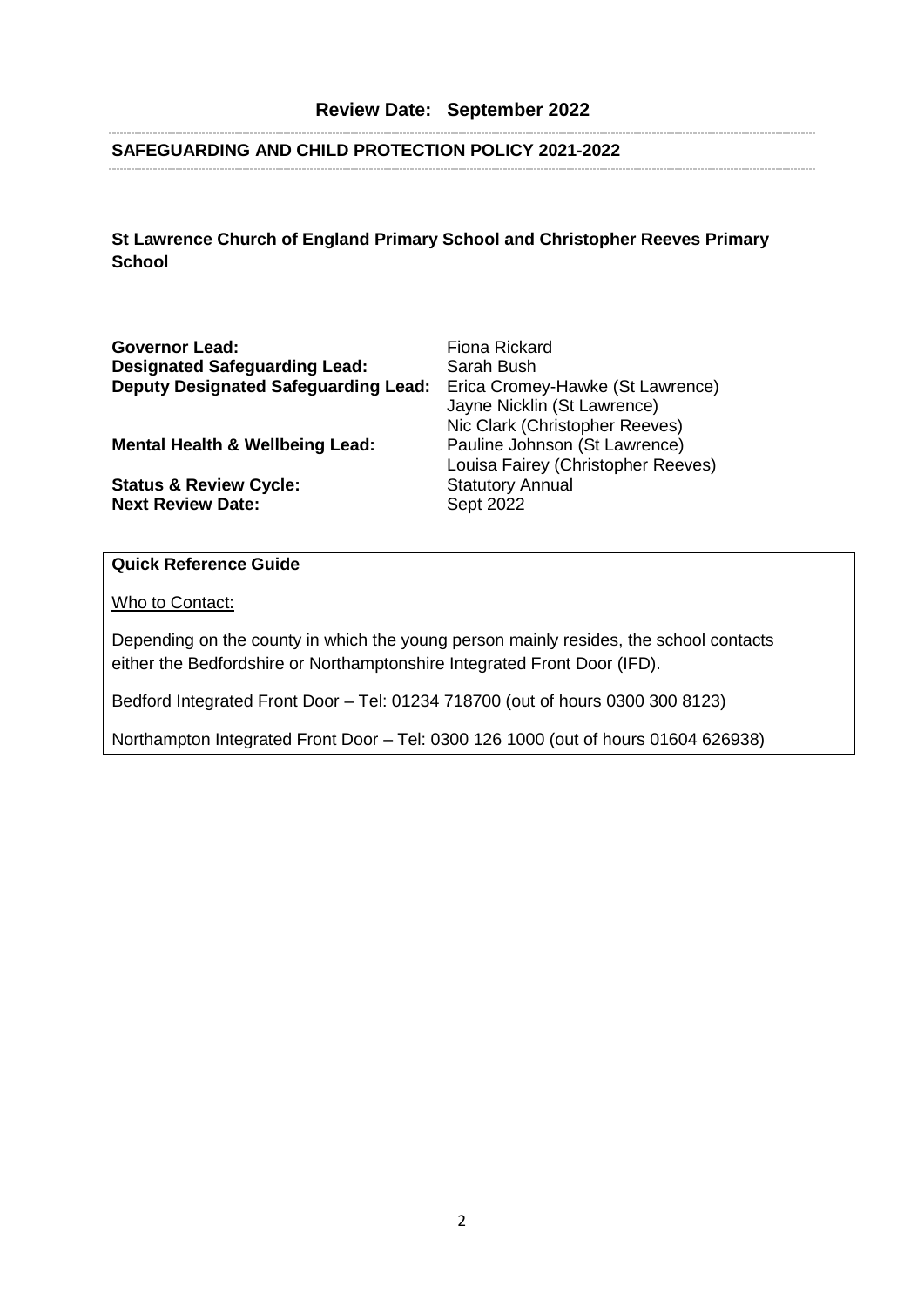#### **INTRODUCTION**

This policy aims to provide all members of staff (paid and unpaid), children and young people, and their families with a clear and secure framework for ensuring that all children in the school are protected from harm, both while at school and when away from the school premises. All systems, processes and policies will operate with the best interests of the child at their heart.

Practitioners who work with children in this school will read this policy within the framework of:

- Bedford Borough Safeguarding Children Board Interagency Child Protection Procedures<http://bedfordscb.proceduresonline.com/chapters/contents.html>
- Working Together to Safeguard Children (2018)
- Keeping Children Safe in Education (2021)
- What to do if you're worried a child is being abused

Advice for practitioners (March 2015)

- Information Sharing Practice Guidance (2018)
- Revised Prevent Duty Guidance: for England and Wales 2015
- Children Act 1989
- Children Act 2004
- Education Act 2002
- Guidance for safer working practices for those working with children and young people in education settings October 2015
- Disqualification by Association under the Childcare Act (2006 as amended 2018)

**The Chellington Federation** is committed to supporting all aspects of children and young people's development and learning, and to keeping children safe. In order to achieve this, we aim for a culture of vigilance, not only within the school buildings and school day, but within the wider school community.

Ofsted's definition of safeguarding as defined in 'Working Together to Safeguard Children' September 2018:

- Protecting children from maltreatment.
- Preventing impairment of children's health or development.
- Ensuring that children are growing up in circumstances consistent with the provision of safe and effective care.
- Taking action to enable all children to have the best outcomes.

Safeguarding action may be needed to protect children and learners from:

- Neglect.
- Physical abuse.
- Sexual abuse.
- Emotional abuse.
- Bullying including online bullying and prejudice-based bullying.
- Racist, disability and homophobic or transphobic abuse.
- Gender based violence /violence against women and girl.
- Honour based violence.
- Radicalisation and/or extremist behaviour.
- Child sexual exploitation and trafficking.
- The impact of new technologies on sexual behaviour e.g. sexting and accessing pornography and online abuse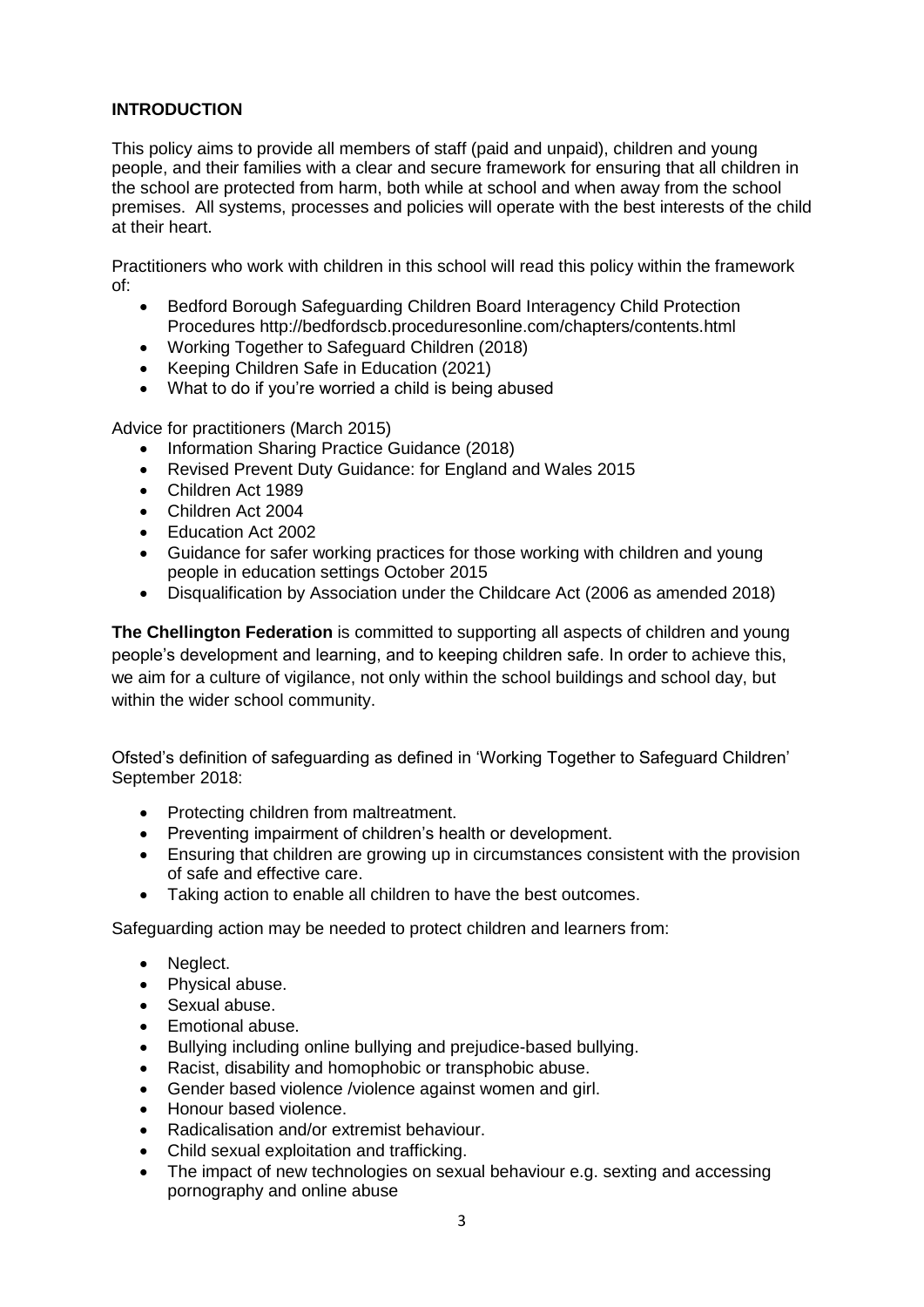- Teenage relationship abuse.
- Substance misuse.
- Issues specific to a local population e.g. gang violence and criminal exploitation.
- Female genital mutilation.
- Forced marriage.
- Fabricated or induced illness.
- Poor parenting.
- Homelessness
- So-called honour-based violence.
- Other issues that pose a risk to children.

"Safeguarding is not just about protecting children….from deliberate harm, neglect and failure to act. It relates to broader aspects of care and education, including:

- Children's and learners' health and safety and well-being including their emotional and mental health.
- The use of reasonable force.
- Meeting all the needs of children and learners with medical conditions.
- Meeting the needs of children with special educational needs and disabilities (SEND).
- Meeting all the needs of children and young people with vulnerabilities including those who are Looked After (LAC) and those in receipt of Pupil Premium funding.
- Providing first aid.
- Intimate care and emotional well-being.
- Online safety and associated issues.
- Appropriate safeguarding responses to children who go missing from education, particularly on repeat occasions, to help identify the risk of abuse and neglect including sexual abuse or exploitation and to help prevent the risks of their going missing in future.
- Appropriate arrangements for children visiting host families, attending work experience and school visits (procedures available in other school policies).
- Appropriate arrangements to ensure children's and learners' security, taking into account the local context."

#### *Inspecting safeguarding in early years, education and skills settings (Updated September 2019)*

This Child Protection Policy forms part of a suite of documents and policies which relate to the safeguarding responsibilities of the school.

In particular this policy should be read in conjunction with the Whistle blowing Policy, Safer Recruitment guidelines, Behaviour Policy, Intimate Care Policy, Complaints Policy and Anti-Bullying Policy.

#### **Purpose of this policy**

To inform staff (from the moment employment commences and revisited at their induction) parents, volunteers and governors about the school's responsibilities for safeguarding children under the age of eighteen.

To enable everyone to have a clear understanding of how these responsibilities should be carried out. At St Lawrence Primary School and Christopher Reeves Primary School we recognise: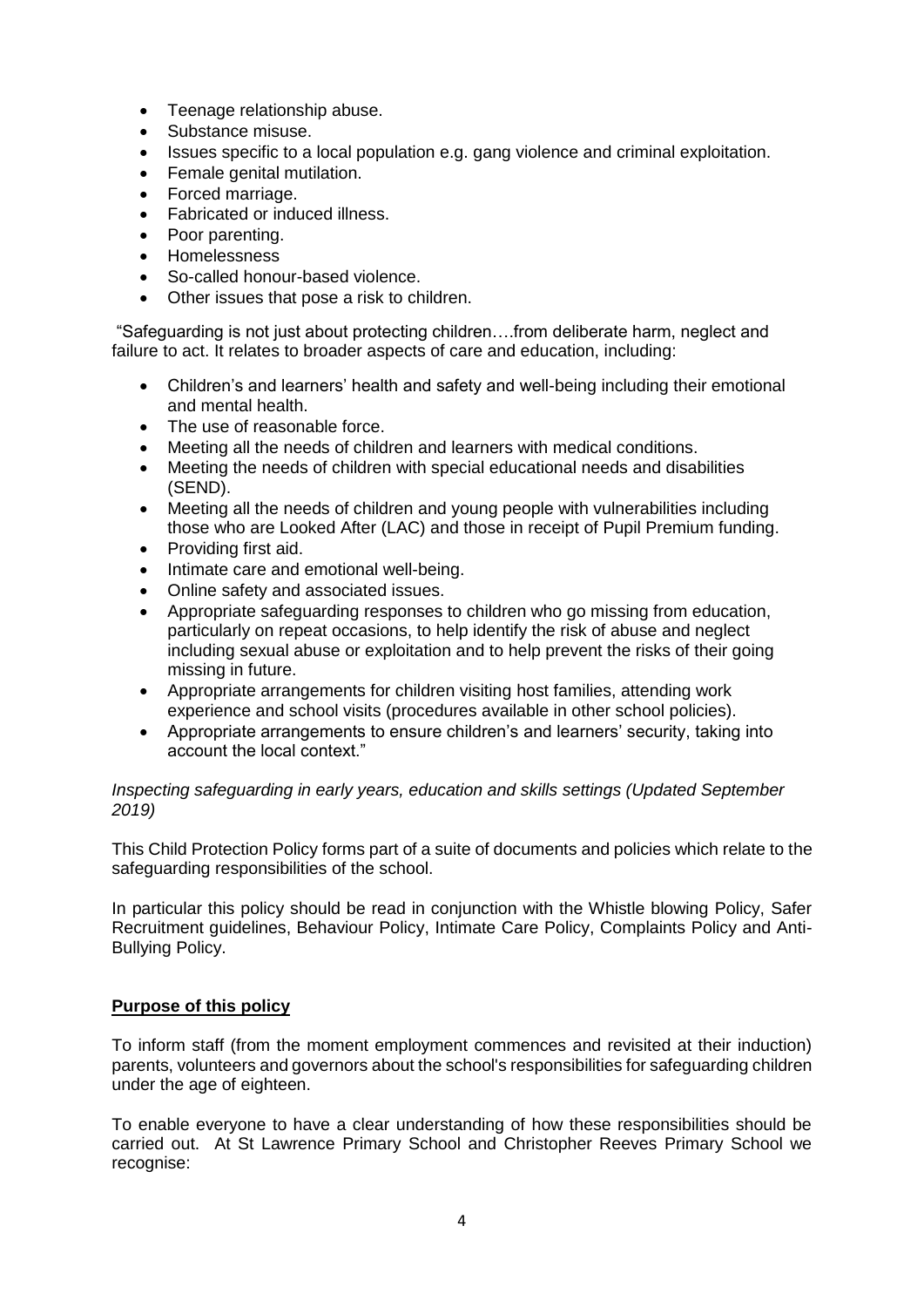- Our statutory duty under Section 175 of the Education Act 2002 to ensure that arrangements are in place for safeguarding and promoting the welfare of children.
- Our duty under the Children Act 2004 to work together with other organisations and partners in order to achieve this
- Our Common Law duty to protect and keep children safe whilst in our care.

All staff have read at least Part 1 of 'Keeping Children Safe in Education', current guidance and we fully acknowledge our responsibilities for child protection and recognise that through our day to day contact with children, school staff are well placed to identify signs of risk and harm.

We recognise that for children high self-esteem, confidence, risk awareness and good lines of communication help to reduce risks. We recognise that for some children school may be the only stable, secure and consistent environment in their lives.

All staff at St Lawrence Primary School and Christopher Reeves Primary School are aware of the early help process, and understand their role in it. This includes identifying emerging problems, liaising with the designated safeguarding lead, (and Inclusion lead), sharing information with other professionals to support early identification and assessment and, in some cases, acting as the lead professional in undertaking an early help assessment

If early help and or other support is appropriate the case should be kept under constant review and consideration given to a referral to children's social care if the child's situation doesn't appear to be improving.

We will make all parents/cares aware of the role and responsibilities of the schools with regards to safeguarding and promoting welfare and of the existence of the schools' Child Protection and Safeguarding Policy by publishing this policy on the school website. www.**st**-**[lawrenceschool](http://www.st-lawrenceschool.co.uk/)**.co.uk an[d www.christopher-reeves-school.co.uk](http://www.christopher-reeves-school.co.uk/) and by including it in information given to all new starters.

A copy of this policy will be made available to parents/carers upon request.

We recognise that safeguarding incidents and/or behaviours can be associated with factors outside the school or college and/or can occur between children outside the school or college. All staff, but especially the designated safeguarding lead (and deputies) consider the context within which such incidents and/or behaviours occur. This is known as contextual safeguarding, which simply means assessments of children should consider whether wider environmental factors are present in a child's life that are a threat to their safety and/or welfare.

#### **Bedfordshire and Northamptonshire Safeguarding Children Boards Inter-agency Child Protection and Safeguarding Children Procedures**

The schools follow the procedures established by the Bedfordshire and Northamptonshire Local Safeguarding Children Boards (LSCB); a guide to procedure and practice for all agencies in Bedfordshire and Northamptonshire working with children and their families (depending on the county of residence)

#### **Roles and Responsibilities**

We recognise that all staff, regardless of their role, have a duty to safeguard children and promote their welfare. Our policy applies to the whole school community: all teaching and nonteaching staff, governors, students/pupils and volunteers and visitors working in the schools. The Governing Body and Designated Person for Child protection will have particular responsibility for safeguarding and child protection within the schools.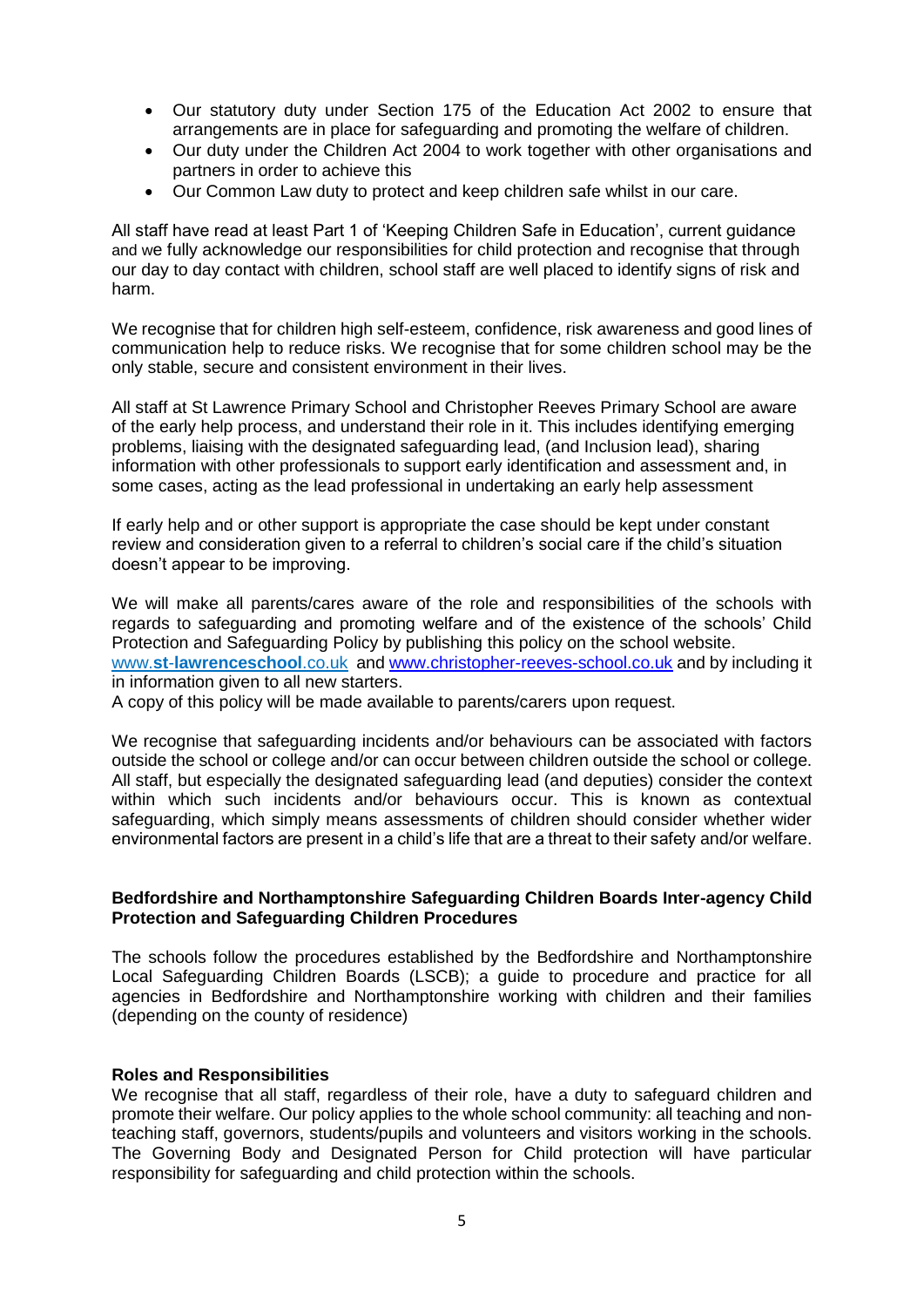#### **The Governing Body is responsible under Part 2 of Keeping Children Safe in Education (DfE 2021) for:**

- Ensure there are appropriate policies and procedures in place in order for appropriate action to be taken in a timely manner to safeguard and promote children's welfare.
- Ensure individual schools have an effective child protection policy. The child protection policy should describe procedures which are in accordance with government guidance and refer to locally agreed multi-agency safeguarding arrangements put in place by the three safeguarding partners. It should be updated annually (as a minimum), and be available publicly either via the school or college website or by other means.
- Ensure a staff behaviour policy (sometimes called the code of conduct) is in place which should, amongst other things, include: acceptable use of technologies, staff/pupil relationships and communications including the use of social media.
- have in place appropriate safeguarding responses to children who go missing from education, particularly on repeat occasions, to help identify the risk of abuse and neglect, including sexual abuse or exploitation, and to help prevent the risk of them going missing in future.
- Nominating a governor who will receive training and have responsibility for child protection.
- Ensuring child protection is the responsibility of a specified governor who is charged with reporting back to the full governing body any pertinent issues.
- Reviewing the policies and procedures annually.
- Remedying any deficiencies or weaknesses in regard to child protection arrangements that are brought to its attention, without delay.
- Ensuring that the Chair liaises with the LA/partner agencies in the event of allegations of abuse being made against the Executive Headteacher.
- Recognising the concerns around radicalisation the school governors will ensure that all staff are trained using the PREVENT strategy.
- The Governors and the Executive Headteacher (also DSL) will assess the level of risk within the school and put actions in place to reduce that risk.

#### **The Governor with Responsibility for Safeguarding**

The governing board must have regard to the DfE guidance 'Keeping Children Safe in Education', September 2021 to ensure that the policies, procedures and training in the schools are effective and comply with the law at all times.

The role of the Safeguarding lead governor will include ensuring:

- A DSL has been appointed and trained.
- Training for the DSL every two years and that the DSL is kept abreast of developments and changes in law.
- That sufficient time and resources are allocated to the DSL to carry out their role effectively.
- All staff /governors/volunteers have received safeguarding training including induction training for all staff and at regular intervals.
- The Single Central Record is accurate and up to date.
- Numbers and trends of safeguarding issues are monitored.
- Regular meetings with DSL.
- The Schools' child protection and safeguarding policies are updated in line with legislation and annually.
- Governing board is informed about safeguarding regularly and provided with an annual report.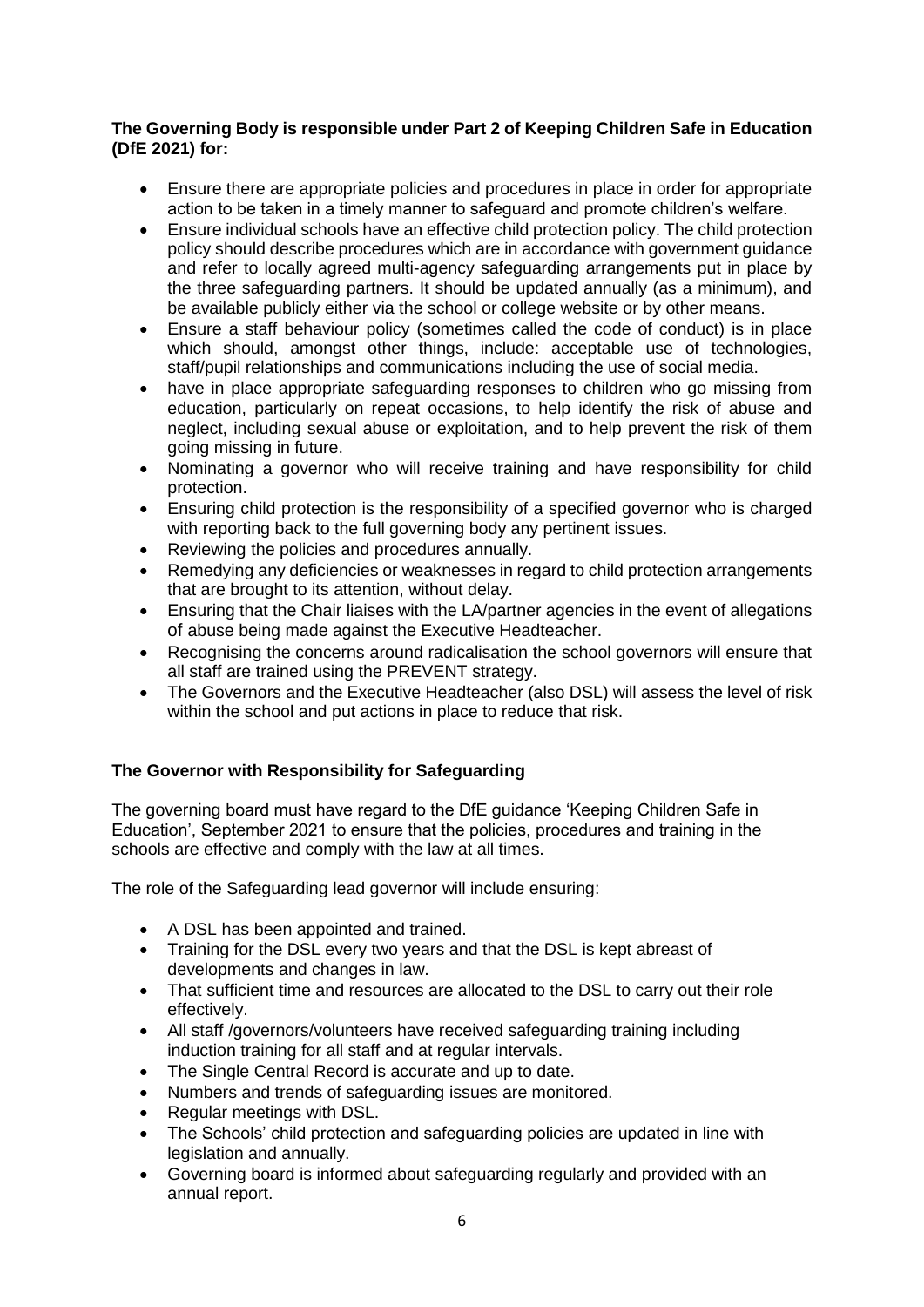- Support DSL and Executive Headteacher in preparing for Ofsted and other inspections.
- Children are taught about safeguarding, including online, through teaching and learning opportunities, as part of a broad and balanced curriculum.
- Robust safer recruitment practice is in place.
- Ensure safer recruitment and selection practice is in line with legal requirements, including the requirement for governors and to have enhanced DBS checks.

*(This list is not exhaustive and governors can access an information sheet with more information about their role by contacting the Bedford Borough Governor Training & Development Co-ordinator, [governorstraining@bedford.gov.uk](mailto:governorstraining@bedford.gov.uk) and by reading 'Keeping Children Safe in Education, 2021).*

We constantly strive to ensure safeguarding is at the forefront of all employees. We welcome all contributions from staff to review and update the policy, drawing on their knowledge and experience.

#### **The Schools will:**

- **1. Establish an environment in which children are, and feel, safe and can learn, develop and have a voice by:**
- Ensuring that our buildings and site are secure and that visitors to the schools (including supply teachers) are properly checked and supervised. All visitors enter the buildings via Reception areas. They are required to sign in / sign out, and wear Visitor badges in school. Any person in sole supervision of children is checked via the DBS.
- We recognise that CME is a major safeguarding concern. To reduce the risk of children missing their education, we follow the local authority's systematic CME policy and procedures.
- Having a Health & Safety Policy and procedures and ensuring that they are understood by all staff. This includes fire and emergency procedures, First Aid and managing medicines.
- Having an Intimate Care Policy which is understood by all relevant staff.
- Ensuring that the Positive Handling Policy is understood by all staff.
- Ensuring that all staff are risk aware and routinely conduct risk assessments, as appropriate to their individual role and responsibilities and activities undertaken. Risk Assessments are checked and monitored by the Health and Safety Coordinator. Copies of Risk Assessments are available on request from the caretaker.
- Having policies for dealing with behaviour, bullying and racist and other discriminatory incidents and ensuring that staff adhere to these policies and promote the principles of values, such as respect, tolerance and cooperation which are inherent in the behaviour management of our pupils.
- We recognise that children with SEND may face other barriers to learning and it is imperative all staff fully appreciate and understand this. Further guidance can be found in the SEND policy.
- Ensuring that all staff, governors and regular visitors and volunteers have been made aware of DCSF Guidance for Safer Working Practice for Adults who Work with Children and Young People (2009) document and work to the guidance contained therein. Bedford Borough guidance around safe working practices is shared with occasional visitors and volunteers according to the risk assessment process.
- Ensure that we hold at least two emergency contact details for all children on role.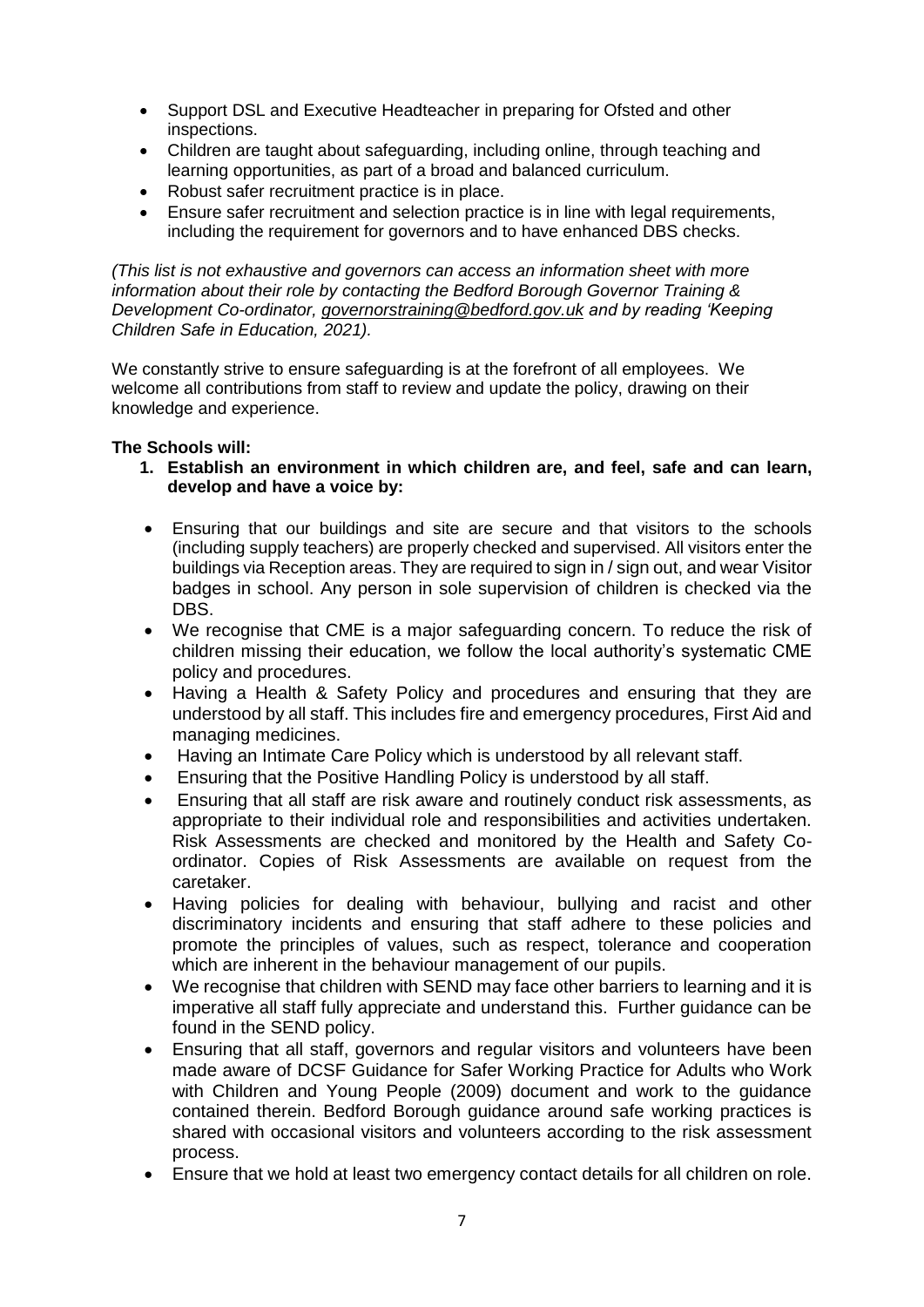- Following the LSCBs procedures (Managing Allegations and Concerns Regarding Staff, Carers and Volunteers Working with Children and Young People: 2011) for dealing with allegations and concerns about staff, including supply staff, (paid or unpaid, temporary or permanent). Where such an allegation or concern arises, the Executive Headteacher should be notified. She will notify the authority's Allegations Manager (also known as the Local Authority Designated Officer or 'LADO'). Where such an allegation is made against the Executive Headteacher, the matter will be referred to the Chair of Governors who will likewise notify the Authority's Allegations Manager.
- Ensuring that all staff and volunteers feel able to raise concerns about poor or unsafe practice with regard to children. Deficiencies or weaknesses will be brought to the notice of the Governing Body and steps taken to remedy these without delay. The Executive Headteacher has responsibility for this. Notices are displayed in each staff room informing staff of this responsibility.
- Having a whistle-blowing and complaints procedure which is communicated to pupils, parents and staff. Copies of these policies are accessed via the school website.
- Maintaining an environment where children feel safe, equal and valued, and are encouraged to talk and are listened to. PSHE Education is part of our planned curriculum, and children are encouraged to talk freely about any concerns or worries. Child Line and NSPCC posters are displayed at several points around the schools. Children have a voice through the School Council's regular meetings. Emotional Literacy sessions are run by Inclusion staff under the guidance of the inclusion lead and personalised according to the needs of each child taking part. Any adult with an on-going or immediate concern can contact the NSPCC on 0808 800 5000 or [help@nspcc.org.uk](mailto:help@nspcc.org.uk)
- 2. **Adopt safe recruitment practices to check the suitability of both staff and regular volunteers and visitors to the schools. We will also ensure that procedures are in place to prevent the unsupervised access to children of adults who have not undergone such a checking process. We will do this by:**
- Following Department for Children, Schools and Families (DCSF) guidance as set out in Chapter 4 of Safeguarding Children and Safer Recruitment in Education Guidance (November 2006) to ensure that safe recruitment and selection practices are carried out. Enhanced Disclosure and Barring Scheme (DBS) checks are completed and references and identification verified. All staff and regular volunteers, visitors and contractors are vetted in accordance with these guidelines.
- Ensuring that all staff are aware that where occasional or one-off visitors, contractors or volunteers have not undergone such a process, they will not have unsupervised access to children and as appropriate formal risk assessment processes will be undertaken.
- Maintaining a regularly updated Single Central Record (SCR) that accurately records vetting check data for all employees, volunteers and contractors which will be scrutinised as part of an Ofsted Inspection.
- Ensuring that at least one member of the Board of Governors and the Executive Headteacher have received training on safer recruitment practices.
- Ensuring that all interviews for staff have at least one person on the panel who has completed safer recruitment training and that Staff and governors have undertaken safeguarding checks including Disclosure and Barring Service (DBS) checks, and for staff, barred list checks together with two references with at least one being from the previous employer. In addition to obtaining the DBS certificate, anyone who is appointed to carry out teaching work will require an additional check to ensure they are not prohibited from teaching. Volunteers are appropriately supervised.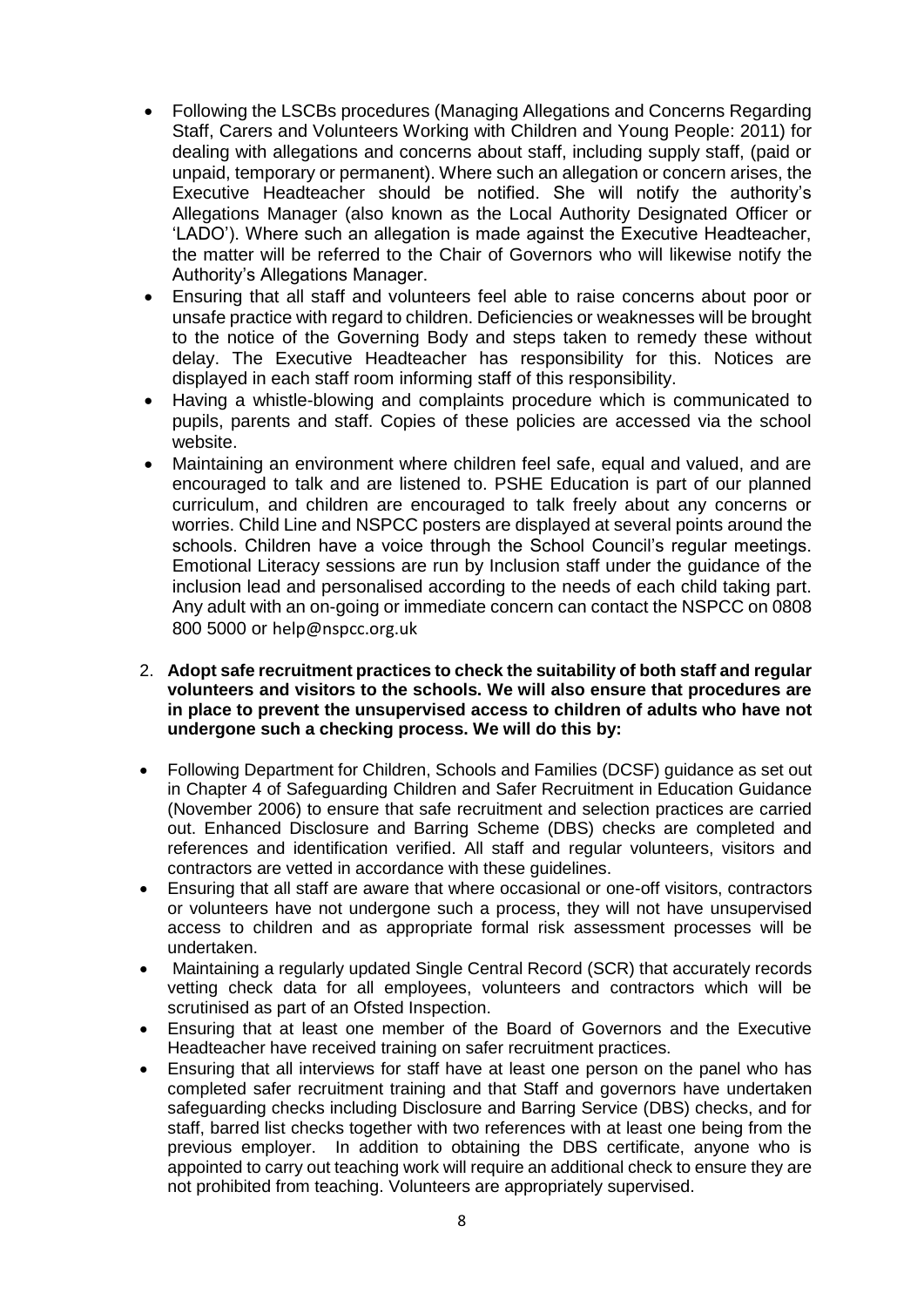- Asking new governors for references.
- Ensuring that during the process of advertising and recruiting for staff vacancies, the schools' commitment to safeguarding and safer recruitment practices is made explicit.
- Referring concerns about the suitability of staff to work with children and young people to the Independent Safeguarding Authority in cases where that individual is believed to have harmed or to pose a risk of harm children or vulnerable adults.
- Ensuring that Adults involved in the provision to children of extended services and school activities outside of normal school hours are subjected to the same level of vetting and or security arrangements as other staff and volunteers.
- Ensuring that where school premises are used by other bodies both during and outside school hours, the Governing Body are responsible for seeking assurance that the body concerned has 5 appropriate policies and procedures in place with regard to safeguarding children and child protection (In accordance with Paragraph 2.25 of Safeguarding Children and Safer Recruitment in Education (2006).
- All allegations against a member of staff, including supply teachers, will be reported to the LADO and procedures followed with their guidance. It may involve an investigation either internally or externally. The DBS will be informed in the event of dismissal or staff resignation.

#### **3. Raise the awareness of children and equip them with the skills and knowledge needed to keep safe by:**

- The PSHE Subject Leader ensures that curriculum coverage includes opportunities for children to develop the skills they need to recognise and stay safe from abuse. Subject Leader monitoring ensures the quality and effectiveness of provision.
- Ensuring that children know that there are adults in the school whom they can approach if they are worried. This is done through PSHE Education.
- Displaying/distributing appropriate safeguarding materials and information.
- Through the PSHE curriculum children in Upper KS2 will be educated about sexting, how to recognise it and to report it.
- **4. Have procedures for the identification and reporting of cases where harm or risk of harm to a child is suspected and ensure that all staff are aware of such procedures. We do this (in adherence with the guidance set down in Safeguarding Children and Safer Recruitment in Education (2012) LSCB Inter- Agency Child Protection Procedures, What to do if You're Worried a Child is Being Abused (2015) and Working Together to Safeguard Children (2018)) by:**
- Allocating a member of the school's leadership team to the role of 'Designated Safeguarding Lead. This role is currently carried out by the Executive Headteacher, Sarah Bush. Having at least one named member of staff to deputise in the absence the main designated person. This role is currently carried out by Mrs Cromey-Hawke and Mrs Jayne Nicklin at St Lawrence and Mrs Nic Clark at Christopher Reeves.
- Providing time and support for these roles.
- Ensuring that appropriate training for staff performing this role is enabled and updated as necessary or in any case, every 2 years as a minimum. (Responsibility of Governing Body).
- Having a nominated governor responsible for child protection/safeguarding, who will review our safeguarding and child protection policies, procedures and practices regularly and be the link person between the designated member of staff for child protection and the Governing Body. This role is carried out by Fiona Rickard.
- Having processes in place to ensure that all new staff receive safeguarding training appropriate to their role, as part of their induction and thereafter have access to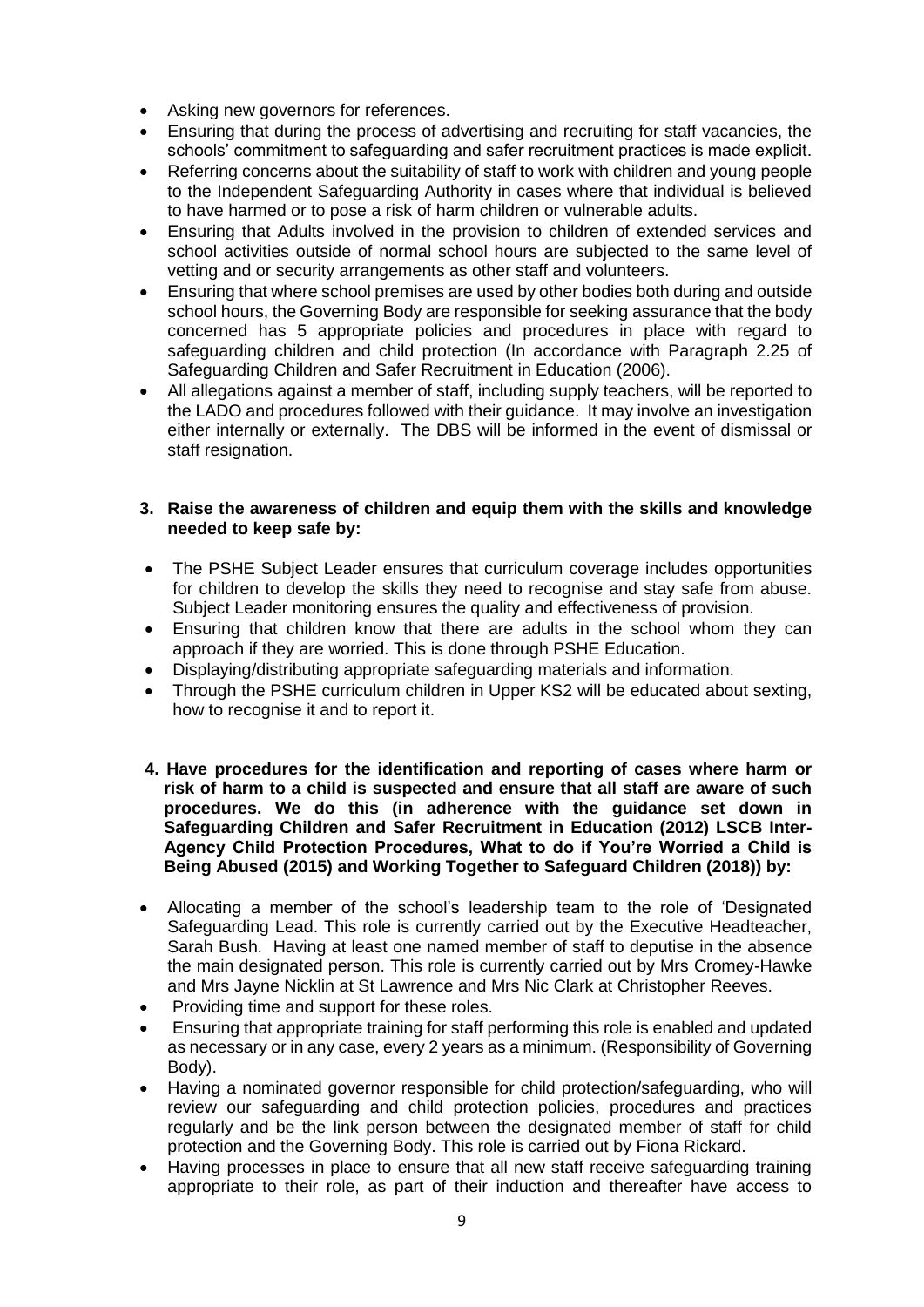refresher training as required, or in any case, every 2 years as a minimum. The Office Manager maintains a record of staff training and the Designated Safeguarding Lead will have responsibility to check updates are delivered and newly appointed staff are allocated places on training. This takes place as part of the school's formal Induction Process. The Designated Safeguarding Lead delivers whole school training every year.

- Ensuring that every member of staff (employed directly or indirectly via another organisation; permanent and temporary), and governor, is aware of this policy together with other relevant safeguarding policies or guidance and that they are also aware of their own role in safeguarding/ promoting welfare and of the identity and role of the designated person. At Induction a copy of this policy is given to all governors and staff, who sign to confirm it has been read. Volunteers are made aware of this Policy and sign a Volunteers Agreement. All visitors to the schools wear lanyards with safeguarding procedures on the reverse.
- Requiring all staff and volunteers, to report any safeguarding concerns, in writing, to the Designated Safeguarding Lead, regardless of whether or not they feel that the concern is either serious or substantiated. This expectation will be communicated through regular training, staff briefings and induction training.
- Enabling the Designated Safeguarding Lead to make decisions regarding the action to be taken following a concern being brought to her attention. Where appropriate this may follow consultation with Bedford borough or Northamptonshire IFD (Integrated Front Door) which can be reached by telephone:
- Bedford Borough 01234 718700 (out of hours 0300 300 8123) or email: **[multiagency@bedford.gov.uk](mailto:multiagency@bedford.gov.uk)**
- Northants 0300 126 1000 (out of hours 01604 626938) or email **[IFD@northamptonshire.gcsx.gov.uk](mailto:MASH@northamptonshire.gcsx.gov.uk)**
- Ensuring that where there is a suspicion that a child might have suffered or be at risk of suffering significant harm, the matter will be referred to Bedford Borough or Northants IFD in accordance with LSCBs Inter-Agency Child Protection Procedures. This will normally be done via the Designated Safeguarding Lead or their deputy; unless they are not available and to wait for them to become available would pose a delay which would be unacceptable given the individual circumstances of the case.
- Sharing information (in line with the LSCBs' Information Sharing Protocol) with relevant professionals in order to monitor, support and protect children thought to be at risk of harm.
- Ensuring that where the Designated Person believes that a decision made by another professional exposes a child to risk/continuing risk of significant harm, they will ensure that the fact that they disagree with that decision is recorded; both by them and where possible on relevant minutes and case papers held by other professionals involved. They will also escalate the matter, as per the Local Authority Protocol.
- Making the Designated Safeguarding Lead responsible for creating and maintaining written records in respect of all children for whom child protection concerns have been identified, regardless of whether there is a need to make an immediate referral. These confidential records will be kept online using CPOMs.
- Providing and, as appropriate, soliciting additional support from other professionals, for all vulnerable pupils/students including those with disabilities, minority status and those with a history of abuse. Where a child is believed to be a 'child in need' of additional support/services and the threshold for significant harm or Children's Services Social Care intervention is not met, the Designated Safeguarding Lead will seek the consent of parents/carers/child/young person (as appropriate) to assess the needs and solicit support as appropriate. Needs may sometimes be met within the school community or by making a single agency referral or through multiagency collaboration via the 'Common Assessment Framework' (CAF) and Team around the Child (TAC) or Team around the Family (TAF) process as appropriate.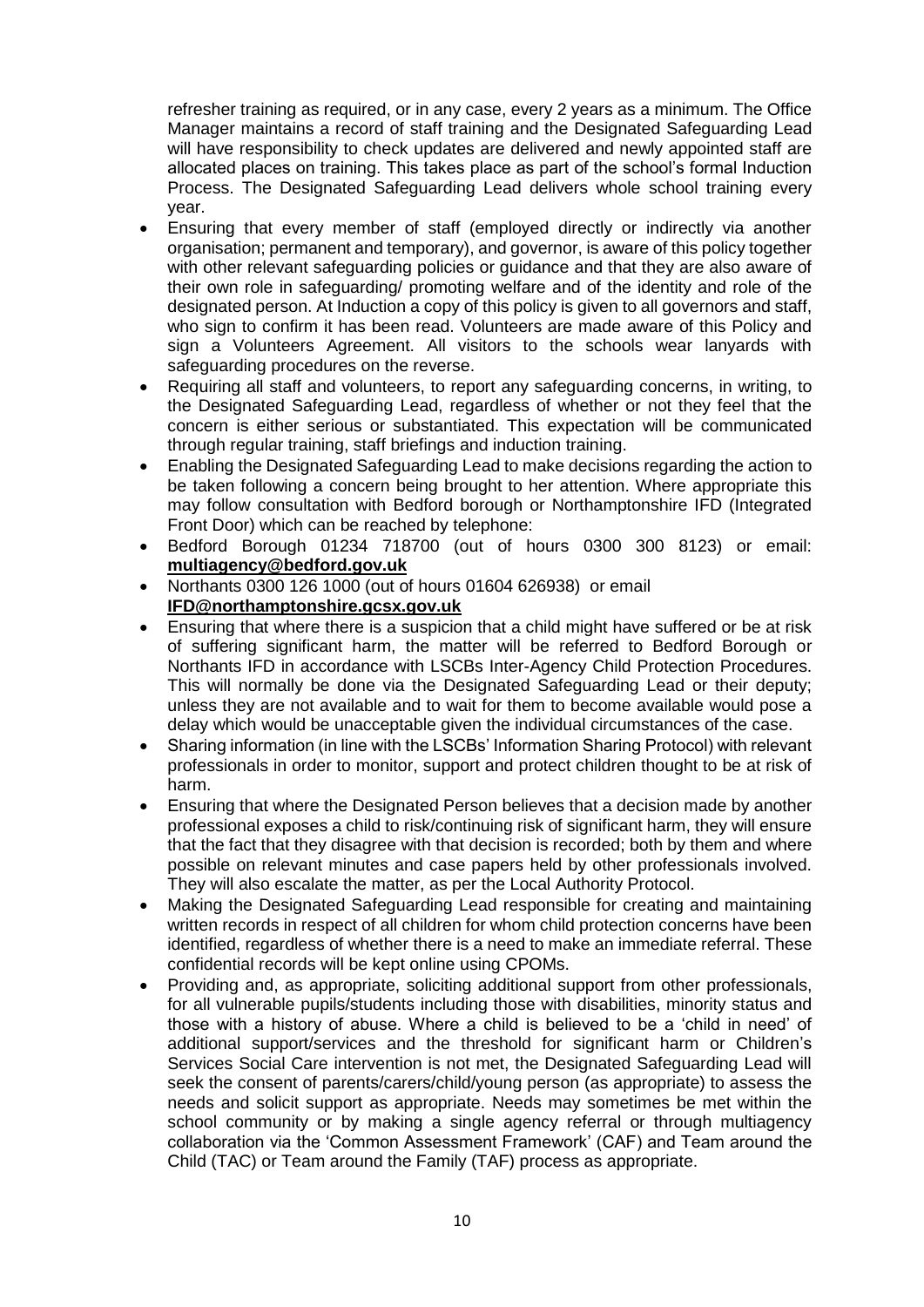- Ensuring that issues of confidentiality are understood by all staff, including the need not to offer confidentiality in certain situations. This is communicated through training.
- Developing effective links with agencies which provide support to our vulnerable pupils and co-operate as required with their enquiries regarding child protection matters.
- Providing advice and support for all staff members who are dealing with a pupil for whom their concerns are stressful and upsetting. Bedford Borough offer a counselling service for all employees, contact details are made available when appropriate.
- Supporting the Authority's policies on school attendance and children missing education and in particular by adhering to the missing children procedures. See Attendance Policy. Mrs Shelley Blackburn has primary responsibility for recording attendance and monitoring issues at St Lawrence and Mrs Trish Mustoe has responsibility at Christopher Reeves. Mrs Sarah Bush has responsibility for monitoring, liaising with Education Welfare Officer, EWO and communicating with parents.
- Ensuring that staff are aware of and work to LSCB procedures with regards to sexually active young people (Protocol & Guidance; Working with Sexually Active Young People, 2011. Staff are aware of possible indicators through training.

#### **5. Support pupils who have suffered abuse or who are otherwise vulnerable (for example, children living away from home), where appropriate, in accordance with their agreed child protection/care plan by:**

- Maintaining close communication between the Designated Safeguarding Lead and allocated social worker and ensuring that the social worker will be informed of any issue that gives cause for concern.
- The Executive Headteacher having responsibility for ensuring that sufficient resources and time are allocated to safeguarding and that staff are released to participate in safeguarding/child protection processes, core groups and meetings (especially child protection conferences and child in need meetings).
- Closely monitoring any child subject to a child protection plan, or otherwise believed to be at risk of harm.
- Completing activities as required in accordance with a child protection/care plan.
- Ensuring (through the Designated Safeguarding Lead) that the attendance of any child subject to a child protection plan, or otherwise believed to be at risk of harm, is closely monitored.
- Ensuring that where there are concerns about the absence from school of a child for whom there are child protection concerns, the Designated Safeguarding Lead will bring the absence to the immediate attention of the Access and Inclusion Service. In these circumstances, a Local Authority School Attendance Officer will prioritise a visit to the child's home. Where the child is an open case to Children's Services Social Care, they should also be notified.
- Notifying the Fostering Duty Desk when children come to our attention as being cared for in 'private fostering arrangements' in accordance with LSCBs' Inter agency Safeguarding Policy on Private Fostering (2011).
- Making the Designated Safeguarding Lead responsible for arrangements to ensure that a copy of a pupil/student's child protection file (where one exists) is securely transferred in a timely fashion to the Designated Person at the receiving school/college when a pupil/student transfers. This file is transferred separately from the main pupil record and a written acknowledgement of receipt is obtained. The original file will be retained by this school.
- Ensuring that where a child has an allocated social worker, the Designated Person takes responsibility for notifying the social worker or their office, of any change in that child's circumstances, including any changes to schooling arrangements.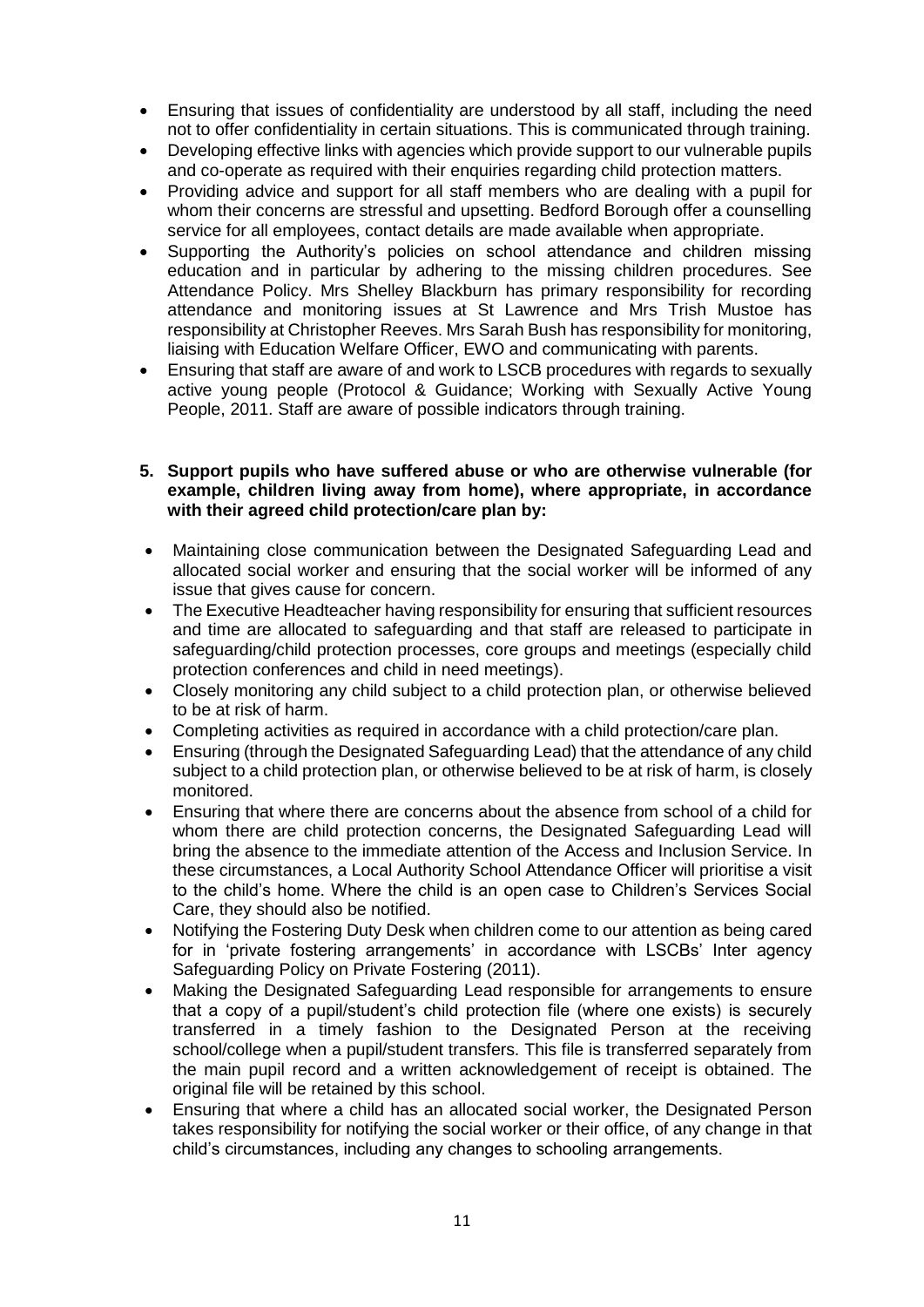#### **6. Having measures in place to facilitate and promote the safe use of technology (in line with the Local Authority Guidance e-Safeguarding: Creating Working Procedures in Schools (2009)) by:**

- E-Security: keeping the electronic data we hold about pupils and families secure by using SIMs, a secure system recommended by Bedford Borough.
- E-Safety: Promoting e-safety awareness amongst children and their parents/carers by annually sharing expectations and safety rules with parents to be signed and by regularly revisiting e-safety issues during PSHE and Computing lessons. Information events are offered to parents and staff ensure all members of the school community know their access rights and responsibilities in using ICT.
- Having an Acceptable Use Policy in relation to the use of technology (including mobile phones and photographic equipment) in the school and which contains the detail of how we will achieve e-security and promote e-safety
- Conducting, through the Governing Body, an annual review of the school's Acceptable Use Policy.
- Ensuring that the school's internet connection and any system connected to it, is filtered using a filtering system which is accredited to current approved standards thus ensuring inappropriate content of whatever nature is blocked (including racist, discriminatory and hate material, material which promotes violence or attacks on individuals or institutions on the basis of disability, race, religion/belief, gender, gender reassignment or sexual orientation grounds).
- Ensuring that all members of staff with access to ICT systems are responsible for taking the appropriate steps to select and secure their passwords.
- Making staff and pupils/students aware that all school ICT activity and online communications may be monitored, including any personal and private communications made via the school network.
- Conducting an annual assessment of information risks, which will be reported to the Governing Body.
- Making all staff and pupils aware that they have a responsibility to report e-safety or e-security incidents.
- Establishing an incident reporting procedure and recording reported incidents in an Incident Log (in Line with Local Authority Guidance e-Safeguarding: Creating Working procedures in Schools (2009)). The Incident Log shall be formally reviewed and any outstanding actions delegated, by the Senior Leadership Team at a minimum frequency of once per term. Through this review process, management shall update the risk assessment in light of new incidents as appropriate.
- Carrying out, through The Governing Body, an annual review of this Incident Log and accompanying action plans.

#### **7. We will monitor and review our safeguarding and child protection practices and procedures in line with this policy by:**

- Ensuring accountability by placing ultimate responsibility for safeguarding, child protection and this policy with the Governing Board and responsibility for the implementation of this policy with the Executive Headteacher.
- Ensuring that the Designated Governor for Safeguarding has regular meetings with the Designated Member of Staff, in order to monitor and assess the effectiveness of the schools' response to safeguarding and promoting welfare, in line with this policy. As necessary, action plans will be formulated to address areas for development. This will happen as required or, as a minimum, once every term.
- Identifying and responding to new/revised guidance issued by government bodies, the Local Safeguarding Children Boards and the Local Authorities.
- Reviewing this policy on an annual basis.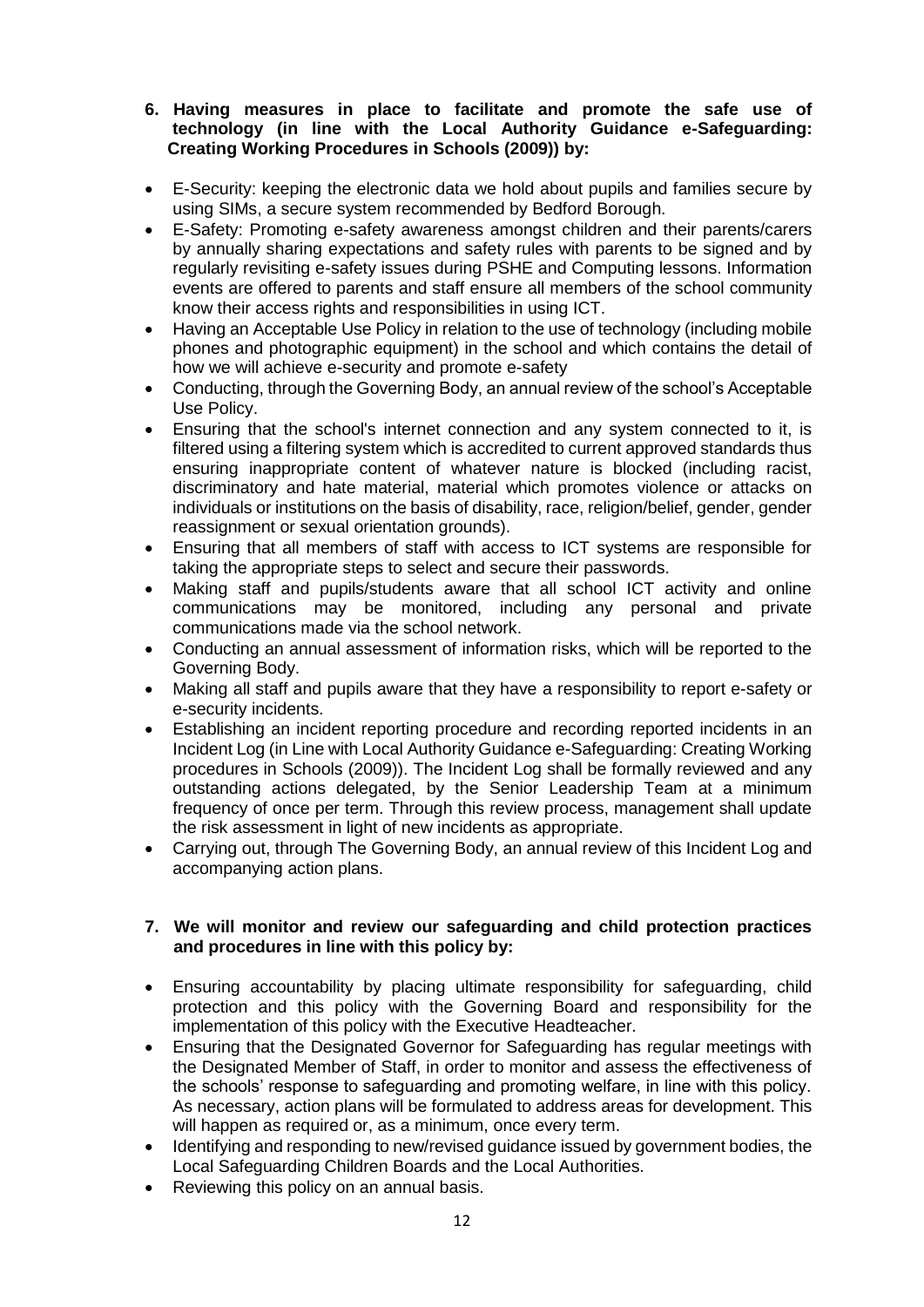#### **Implementation, Monitoring and Review of the Child Protection Policy**

The policy will be reviewed annually by the governing board. It will be implemented through the schools' induction and training programme, and as part of day to day practice. Compliance with the policy will be monitored by the Designated Safeguarding Lead and through staff performance measures.

#### **RECOGNISING ABUSE AND TAKING ACTION**

#### *The role of the schools in situations where there are child protection concerns is NOT to investigate but to recognise and refer.*

#### **You have a concern about a child / young person's wellbeing**, based on:

- Something the child / young person / parent has told you
- Something you have noticed about the child's behaviour, health, or appearance
- Something another professional said or did

#### **When to be Concerned**

All staff and volunteers should be aware that the main categories of abuse are:

- Physical abuse
- Emotional abuse
- Sexual abuse
- Neglect

In addition to these categories we also consider Radicalisation, Domestic Abuse, Forced Marriage, Sexual or Criminal Exploitation and Female Genital Mutilation as categories of abuse.

Since 2010, when the Government published the PREVENT Strategy, there has been an awareness of the specific need to safeguard children, young people and families from violent extremism. There have been several occasions both locally and nationally in which extremist groups have attempted to radicalise vulnerable children and young people to hold extreme views including views justifying political, religious, sexist or racist violence, or to steer them into a rigid and narrow ideology that is intolerant of diversity and leaves them vulnerable to future radicalisation.

All staff and volunteers should be concerned about a child if he/she presents with indicators of possible significant harm – **see Appendix 1 for details**.

Generally, in an abusive relationship the child may:

- Appear frightened of the parent/s or other household members e.g. siblings or others outside of the home
- Act in a way that is inappropriate to her/his age and development (full account needs to be taken of different patterns of development and different ethnic groups)
- Display insufficient sense of 'boundaries', lack stranger awareness
- Appear wary of adults and display 'frozen watchfulness'.

Staff, volunteers and governors must follow the procedures set out below in the event of a safeguarding issue.

Please note – in this and subsequent sections, you should take any references to the DSL to mean "the DSL (or deputy DSL)".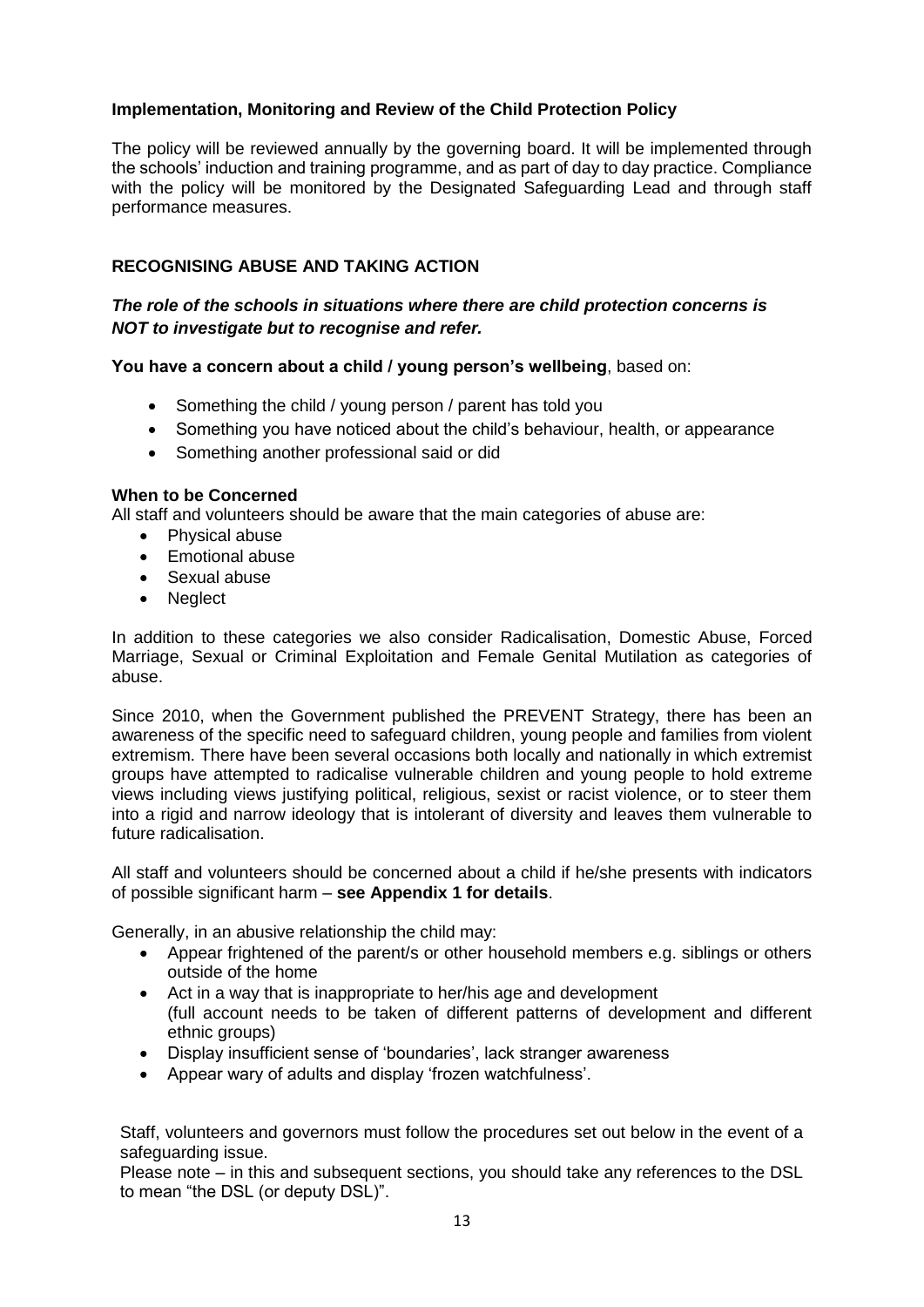#### **If a child is suffering or likely to suffer harm, or in immediate danger**

Make a referral to children's social care and/or the police **immediately** if you believe a child is suffering or likely to suffer from harm, or in immediate danger. **Anyone can make a referral.**

Tell the DSL as soon as possible if you make a referral directly.

#### **Dealing with a Disclosure**

If a child discloses that he or she has been abused in some way, the member of staff / volunteer should:

- Listen to what is being said without displaying shock or disbelief
- Accept what is being said
- Allow the child to talk freely
- Reassure the child, but not make promises which it might not be possible to keep
- Not promise confidentiality it might be necessary to refer to Bedford / Northampton IFD team
- Reassure him or her that what has happened is not his or her fault
- Stress that it was the right thing to tell
- Listen; only asking questions when necessary to clarify
- Not criticise the alleged perpetrator
- Explain what has to be done next and who has to be told (eg 'I am worried about your bruise and I need to tell Mrs Smith so that she can help us think about how to keep you safe')
- Make a written record
- Pass the information to the Designated Safeguarding Lead without delay

#### **Making a Written Record**

Make a written record as soon as possible after the event, on our online software CPOMs using the following link:

[https://stlawrence.cpoms.net](https://stlawrence.cpoms.net/)

[https://christopherreeves.cpoms.net](https://christopherreeves.cpoms.net/)

Ensure you record the following information:

- Name of child
- Date and time
- Who else was present
- What was said / What happened / What did you notice speech, behaviour, mood, drawings, games or appearance
- If the child or parent spoke, record their words rather than your interpretation
- Analysis of what you observed and why it is a cause for concern.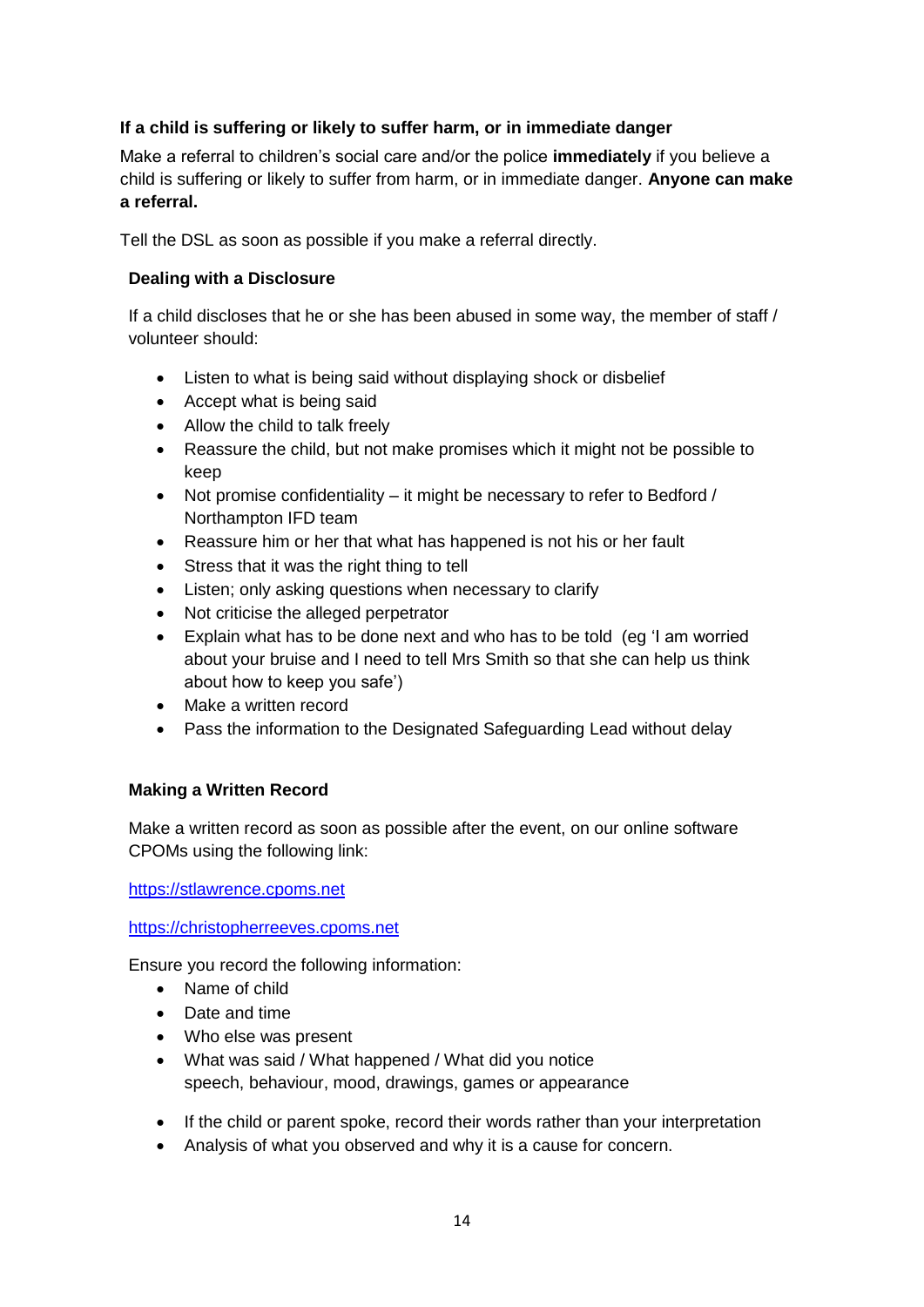#### **Making a Referral**

The DSL may take advice from the Integrated Front Door (IFD) and /or make a referral to IFD.

The referral will note all previous interventions by the school with the child, any relevant history relating to the child, their siblings or the family. There is a multi-agency enquiry form on the Bedford Safeguarding Children Board website. The child may be the responsibility of another local authority depending on their home address or legal status, but the IFD is still the first point of contact.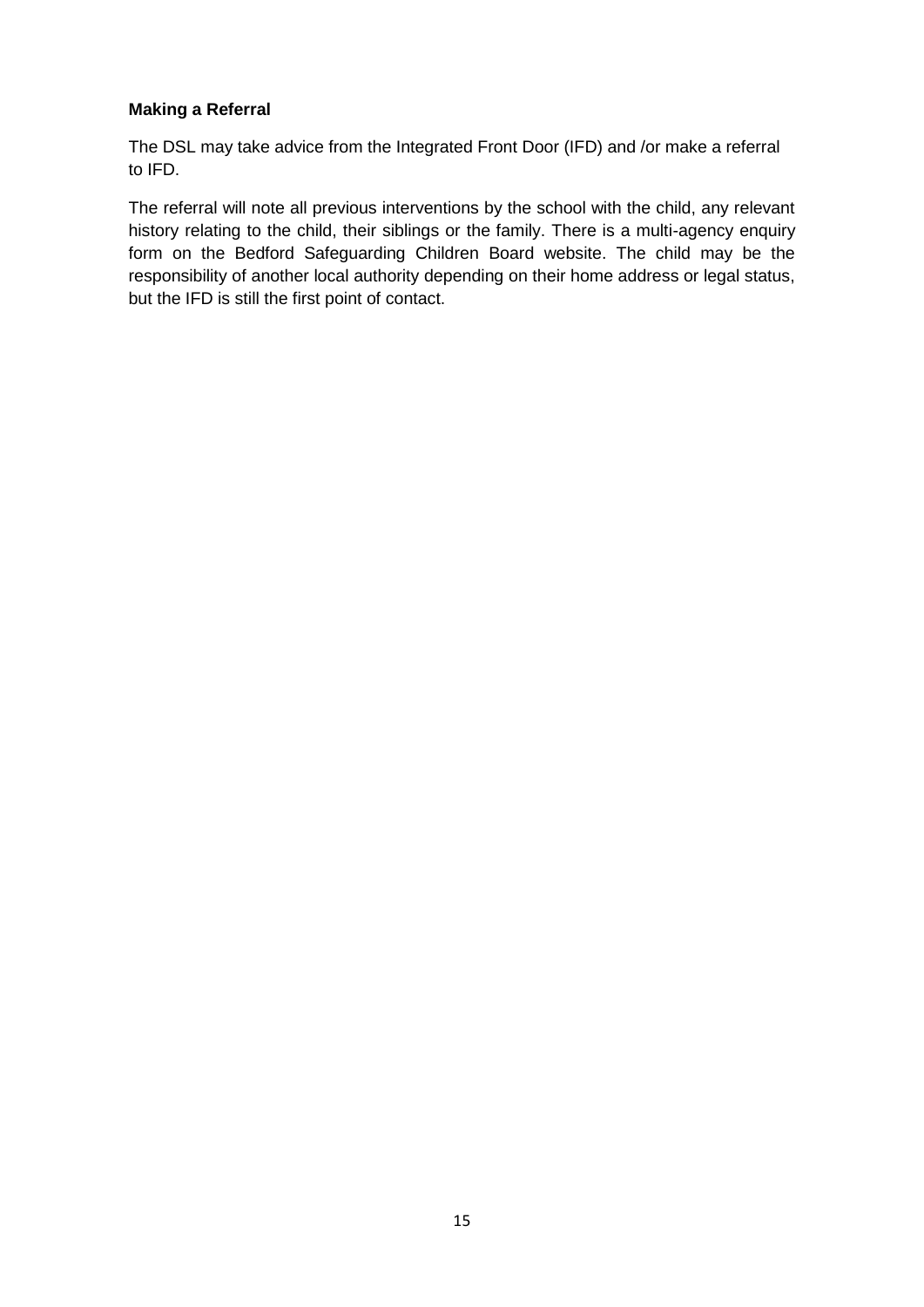The flow chart below illustrates the procedure to follow if you have any concerns about a child's welfare.



Where possible, speak to the DSL first to agree a course of action.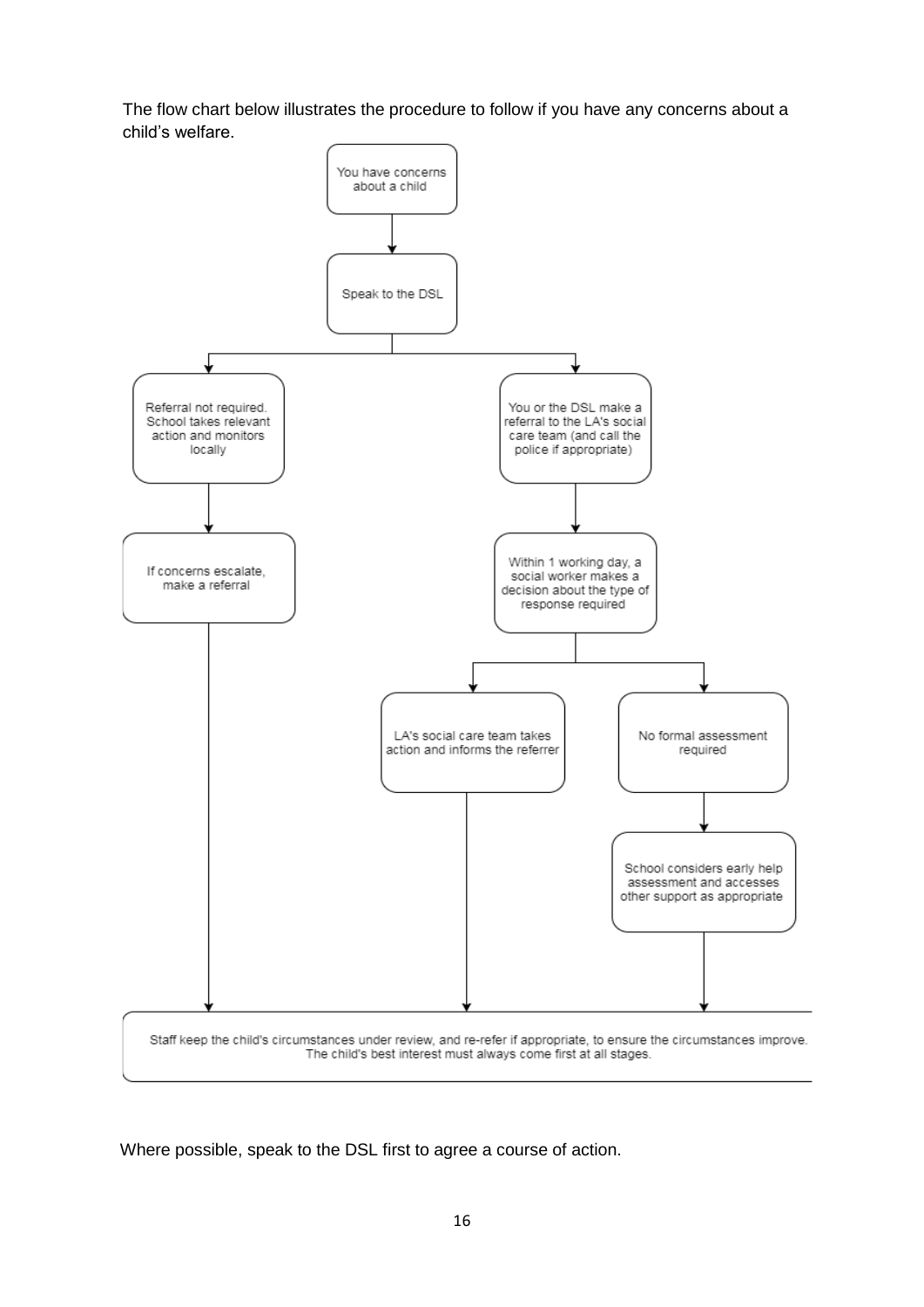If in exceptional circumstances the DSL is not available, this should not delay appropriate action being taken. Speak to a member of the senior leadership team and/or take advice from local authority children's social care. You can also seek advice at any time from the NSPCC helpline on 0808 800 5000. Share details of any actions you take with the DSL as soon as practically possible.

Make a referral to local authority children's social care directly, if appropriate. Share any action taken with the DSL as soon as possible.

#### **Early help**

If early help is appropriate, the DSL will generally lead on liaising with other agencies and setting up an inter-agency assessment as appropriate. Staff may be required to support other agencies and professionals in an early help assessment, in some cases acting as the lead practitioner.

The DSL will keep the case under constant review and the school will consider a referral to local authority children's social care if the situation does not seem to be improving. Timelines of interventions will be monitored and reviewed.

#### **Referral**

If it is appropriate to refer the case to local authority children's social care or the police, the DSL will make the referral or support you to do so.

If you make a referral directly, you must tell the DSL as soon as possible.

The local authority will make a decision within 1 working day of a referral about what course of action to take and will let the person who made the referral know the outcome. The DSL or person who made the referral must follow up with the local authority if this information is not made available, and ensure outcomes are properly recorded.

If the child's situation does not seem to be improving after the referral, the DSL or person who made the referral must follow local escalation procedures to ensure their concerns have been addressed and that the child's situation improves.

#### **If you discover that FGM has taken place or a pupil is at risk of FGM**

The Department for Education's Keeping Children Safe in Education explains that FGM comprises "all procedures involving partial or total removal of the external female genitalia, or other injury to the female genital organs".

FGM is illegal in the UK and a form of child abuse with long-lasting, harmful consequences. It is also known as 'female genital cutting', 'circumcision' or 'initiation'.

**Any teacher** who discovers (either through disclosure by the victim or visual evidence) that an act of FGM appears to have been carried out on a **pupil under 18** must immediately report this to the police, personally. This is a statutory duty, and teachers will face disciplinary sanctions for failing to meet it.

Unless they have been specifically told not to disclose, they should also discuss the case with the DSL and involve children's social care as appropriate.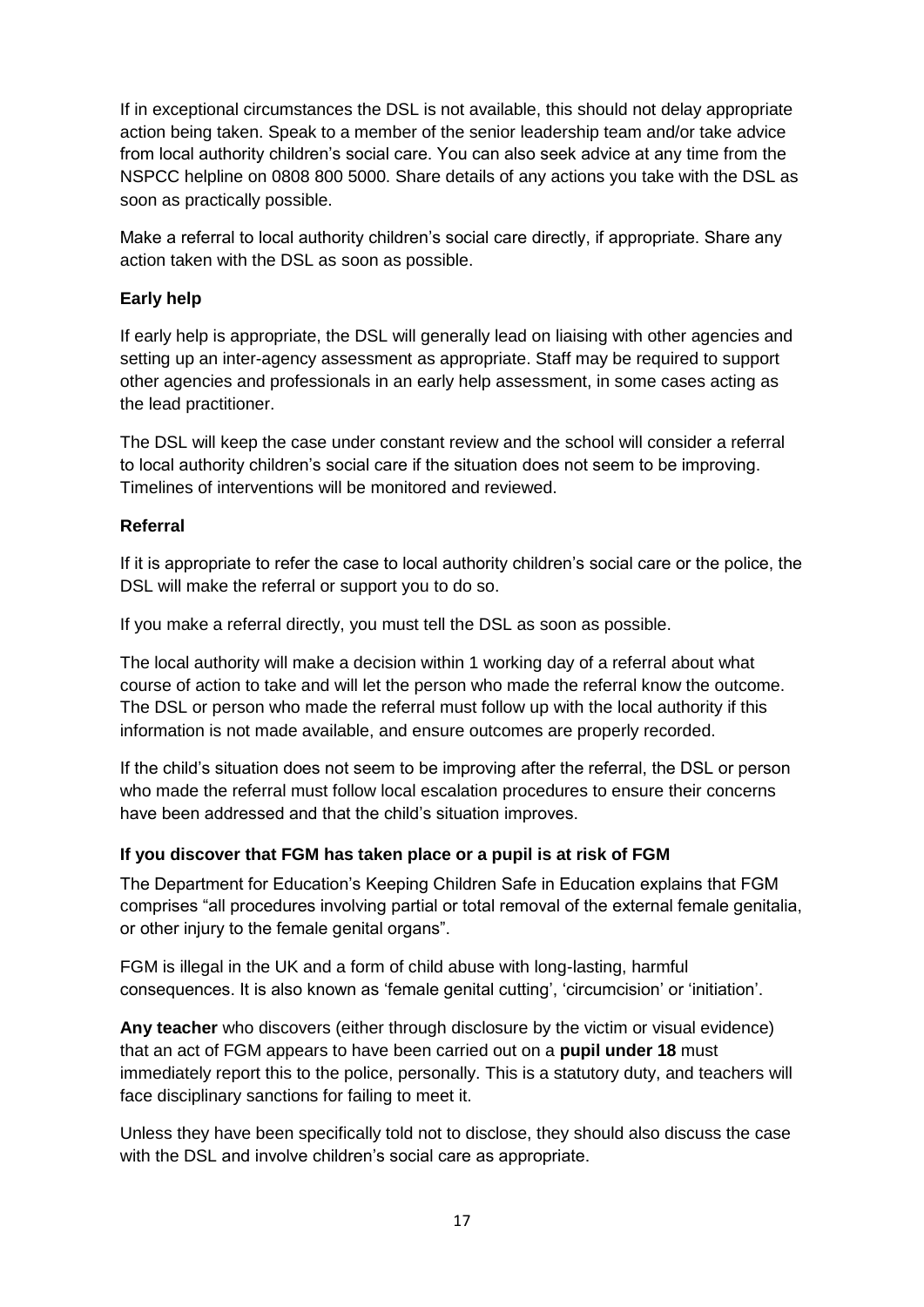**Any other member of staff** who discovers that an act of FGM appears to have been carried out on a **pupil under 18** must speak to the DSL and follow our local safeguarding procedures.

The duty for teachers mentioned above does not apply in cases where a pupil is *at risk* of FGM or FGM is suspected but is not known to have been carried out. Staff should not examine pupils.

**Any member of staff** who suspects a pupil is *at risk* of FGM or suspects that FGM has been carried out must speak to the DSL and follow our safeguarding procedures.

#### **If you have concerns about extremism**

If a child is not suffering or likely to suffer from harm, or in immediate danger, where possible speak to the DSL first to agree a course of action.

If in exceptional circumstances the DSL is not available, this should not delay appropriate action being taken. Speak to a member of the senior leadership team and/or seek advice from local authority children's social care. Make a referral to local authority children's social care directly, if appropriate. Inform the DSL or deputy as soon as practically possible after the referral.

Where there is a concern, the DSL will consider the level of risk and decide which agency to make a referral to. This could include [Channel,](https://www.gov.uk/government/publications/channel-guidance) the government's programme for identifying and supporting individuals at risk of being drawn into terrorism, or the local authority children's social care team.

The Department for Education also has a dedicated telephone helpline, 020 7340 7264, which school staff and governors can call to raise concerns about extremism with respect to a pupil. You can also email [counter.extremism@education.gov.uk.](mailto:counter.extremism@education.gov.uk) Note that this is not for use in emergency situations.

In an emergency, call 999 or the confidential anti-terrorist hotline on 0800 789 321 if you:

- Think someone is in immediate danger
- Think someone may be planning to travel to join an extremist group
- See or hear something that may be terrorist-related

#### **If you have a mental health concern**

Mental health problems can, in some cases, be an indicator that a child has suffered or is at risk of suffering abuse, neglect or exploitation.

Staff will be alert to behavioural signs that suggest a child may be experiencing a mental health problem or be at risk of developing one.

If you have a mental health concern about a child that is also a safeguarding concern, take immediate action by following the steps on making a referral above.

If you have a mental health concern that is **not** also a safeguarding concern, speak to the DSL to agree a course of action.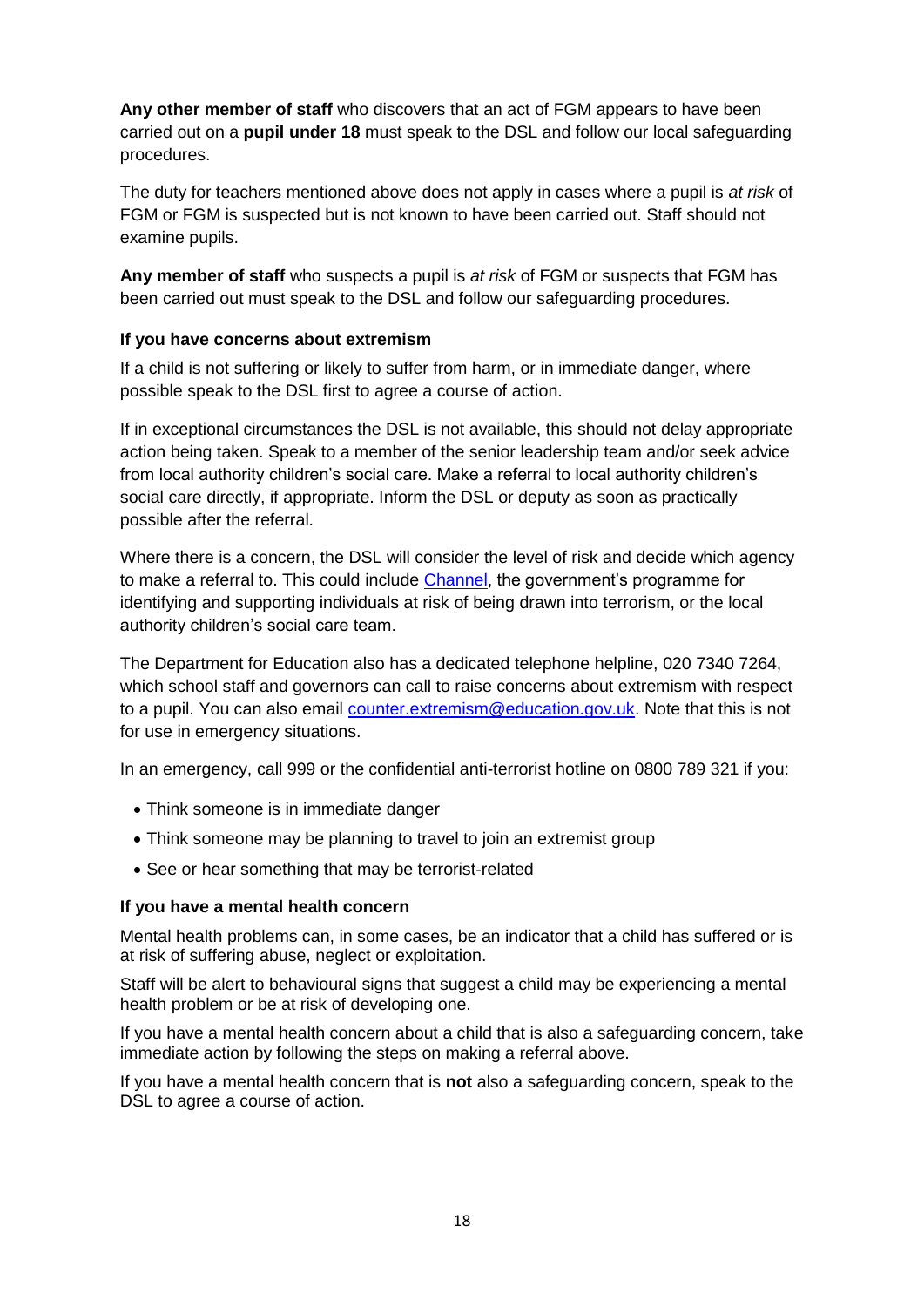#### **Allegations of abuse made against other pupils**

We recognise that children are capable of abusing their peers. Abuse will never be tolerated or passed off as "banter", "just having a laugh" or "part of growing up".

We also recognise the gendered nature of peer-on-peer abuse. However, all peer-on-peer abuse is unacceptable and will be taken seriously.

Most cases of pupils hurting other pupils will be dealt with under our school's behaviour policy, but this child protection and safeguarding policy will apply to any allegations that raise safeguarding concerns. This might include where the alleged behaviour:

- Is serious, and potentially a criminal offence
- Could put pupils in the school at risk
- Is violent
- Involves pupils being forced to use drugs or alcohol
- Involves sexual exploitation, sexual abuse or sexual harassment, such as indecent exposure, sexual assault, upskirting or sexually inappropriate pictures or videos (including sexting)

If a pupil makes an allegation of abuse against another pupil:

- You must record the allegation and tell the DSL, but do not investigate it
- The DSL will contact the local authority children's social care team and follow its advice, as well as the police if the allegation involves a potential criminal offence
- The DSL will put a risk assessment and support plan into place for all children involved (including the victim(s), the child(ren) against whom the allegation has been made and any others affected) with a named person they can talk to if needed
- The DSL will contact the children and adolescent mental health services (CAMHS), if appropriate
- The DSL will ensure the child's wishes and feelings are taken into account when determining what action to take and what services to provide.

We will minimise the risk of peer-on-peer abuse by:

- Challenging any form of derogatory or sexualised language or behaviour, including requesting or sending sexual images
- Being vigilant to issues that particularly affect different genders for example, sexualised or aggressive touching or grabbing towards female pupils, and initiation or hazing type violence with respect to boys
- Ensuring our curriculum helps to educate pupils about appropriate behaviour and consent
- Ensuring pupils know they can talk to staff confidentially by teaching them through the PSHE curriculum and always telling them that we are here to keep them safe
- Ensuring staff are trained to understand that a pupil harming a peer could be a sign that the child is being abused themselves, and that this would fall under the scope of this policy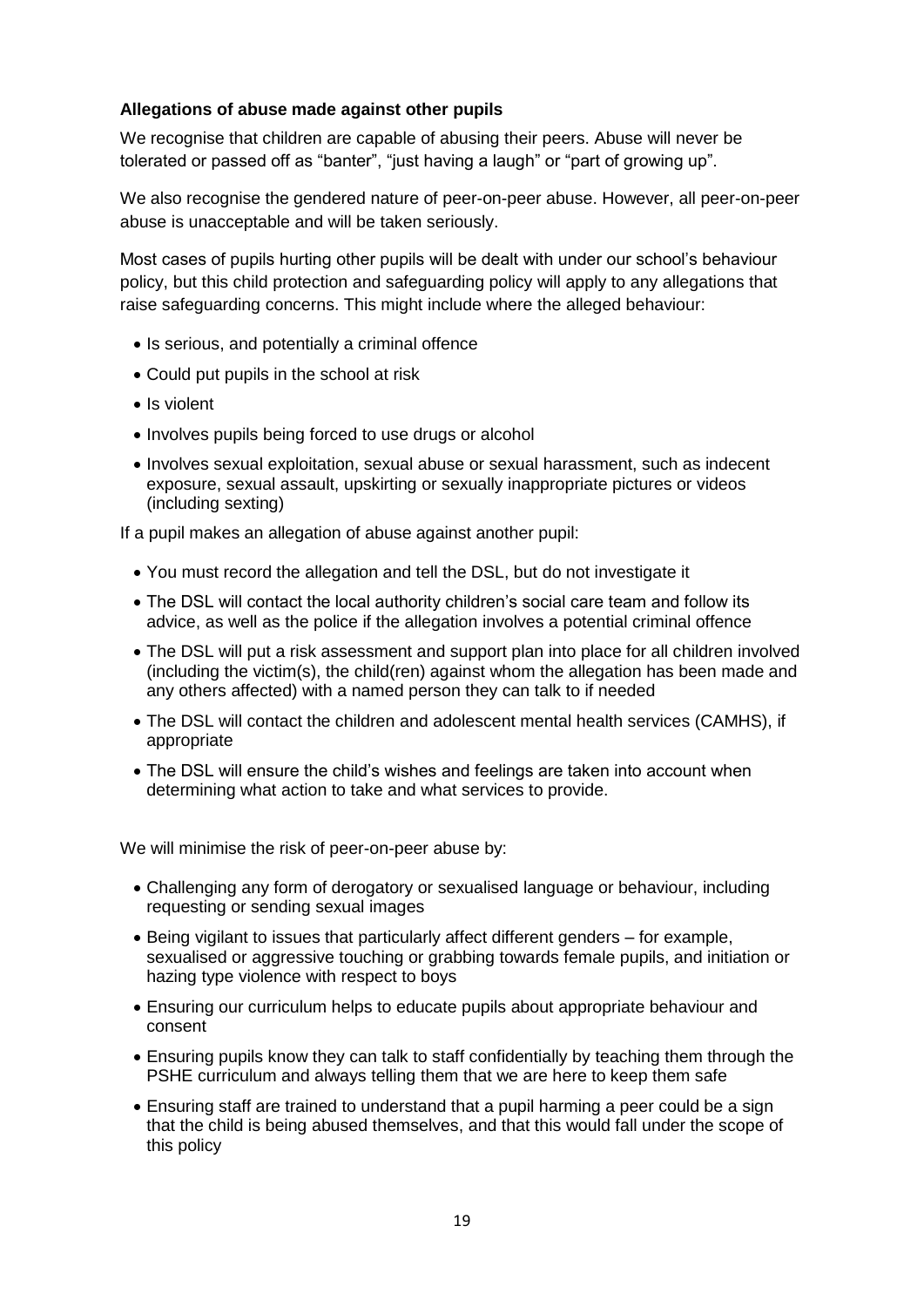#### **Sexting**

#### **Your responsibilities when responding to an incident**

If you are made aware of an incident involving sexting (also known as 'youth produced sexual imagery'), you must report it to the DSL immediately.

You must **not**:

- View, copy, print, share, store or save the imagery yourself, or ask a pupil to share or download it (if you have already viewed the imagery by accident, you must report this to the DSL)
- Delete the imagery or ask the pupil to delete it
- Ask the pupil(s) who are involved in the incident to disclose information regarding the imagery (this is the DSL's responsibility)
- Share information about the incident with other members of staff, the pupil(s) it involves or their, or other, parents and/or carers
- Say or do anything to blame or shame any young people involved

You should explain that you need to report the incident, and reassure the pupil(s) that they will receive support and help from the DSL.

#### **Initial review meeting**

Following a report of an incident, the DSL will hold an initial review meeting with appropriate school staff – this may include the staff member who reported the incident and the safeguarding or leadership team that deals with safeguarding concerns. This meeting will consider the initial evidence and aim to determine:

- Whether there is an immediate risk to pupil(s)
- If a referral needs to be made to the police and/or children's social care
- If it is necessary to view the image(s) in order to safeguard the young person (in most cases, images or videos should not be viewed)
- What further information is required to decide on the best response
- Whether the image(s) has been shared widely and via what services and/or platforms (this may be unknown)
- Whether immediate action should be taken to delete or remove images or videos from devices or online services
- Any relevant facts about the pupils involved which would influence risk assessment
- If there is a need to contact another school, college, setting or individual
- Whether to contact parents or carers of the pupils involved (in most cases parents/carers should be involved)

The DSL will make an immediate referral to police and/or children's social care if:

- The incident involves an adult
- There is reason to believe that a young person has been coerced, blackmailed or groomed, or if there are concerns about their capacity to consent (for example owing to special educational needs)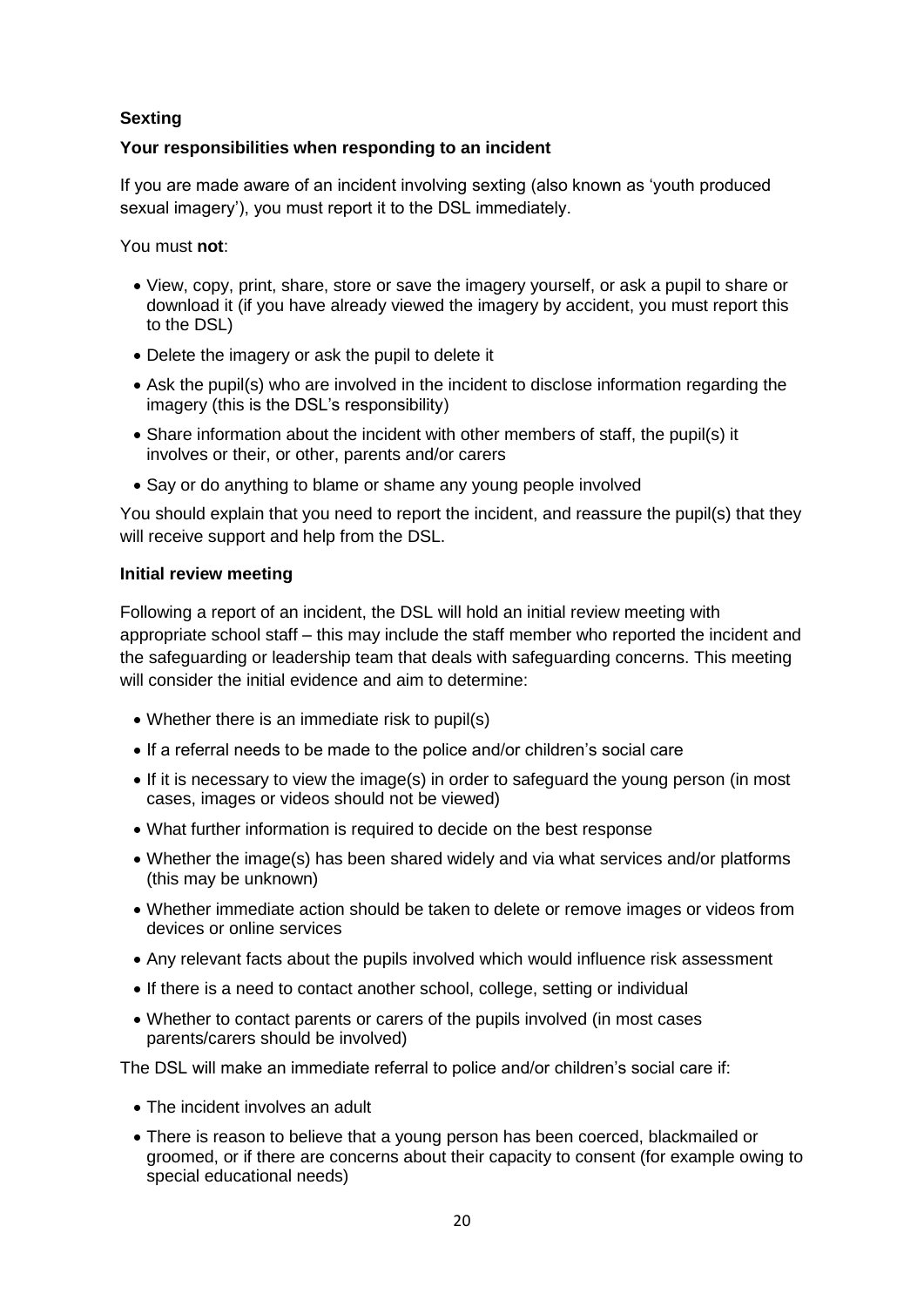- What the DSL knows about the images or videos suggests the content depicts sexual acts which are unusual for the young person's developmental stage, or are violent
- The imagery involves sexual acts and any pupil in the images or videos is under 13
- The DSL has reason to believe a pupil is at immediate risk of harm owing to the sharing of nudes and semi-nudes (for example, the young person is presenting as suicidal or self-harming)

If none of the above apply then the DSL, in consultation with the Executive Headteacher and other members of staff as appropriate, may decide to respond to the incident without involving the police or children's social care. The decision will be made and recorded in line with the procedures set out in this policy.

#### **Further review by the DSL**

If at the initial review stage a decision has been made not to refer to police and/or children's social care, the DSL will conduct a further review to establish the facts and assess the risks.

They will hold interviews with the pupils involved (if appropriate).

If at any point in the process there is a concern that a pupil has been harmed or is at risk of harm, a referral will be made to children's social care and/or the police immediately.

#### **Informing parents**

The DSL will inform parents at an early stage and keep them involved in the process, unless there is a good reason to believe that involving them would put the pupil at risk of harm.

#### **Referring to the police**

If it is necessary to refer an incident to the police, this will be done through local neighbourhood police, dialling 101].

#### **Recording incidents**

All sexting incidents and the decisions made in responding to them will be recorded. The record-keeping arrangements set out in section 14 of this policy also apply to recording incidents of sexting.

#### **CHILDREN AT POTENTIALLY GREATER RISK OF HARM**

Whilst all children should be protected, it is important to recognise some groups of children are potentially at greater risk of harm. These could include, but are not restricted to:

- Children who need a Social Worker (Child in Need and Children Protection Plans)
- Children missing from Education
- Elective Home Education
- Children requiring mental health support
- Looked After Children and Previously Looked After Children
- **Care Leavers**
- Children with Special Educational Needs or physical health issues (SEND)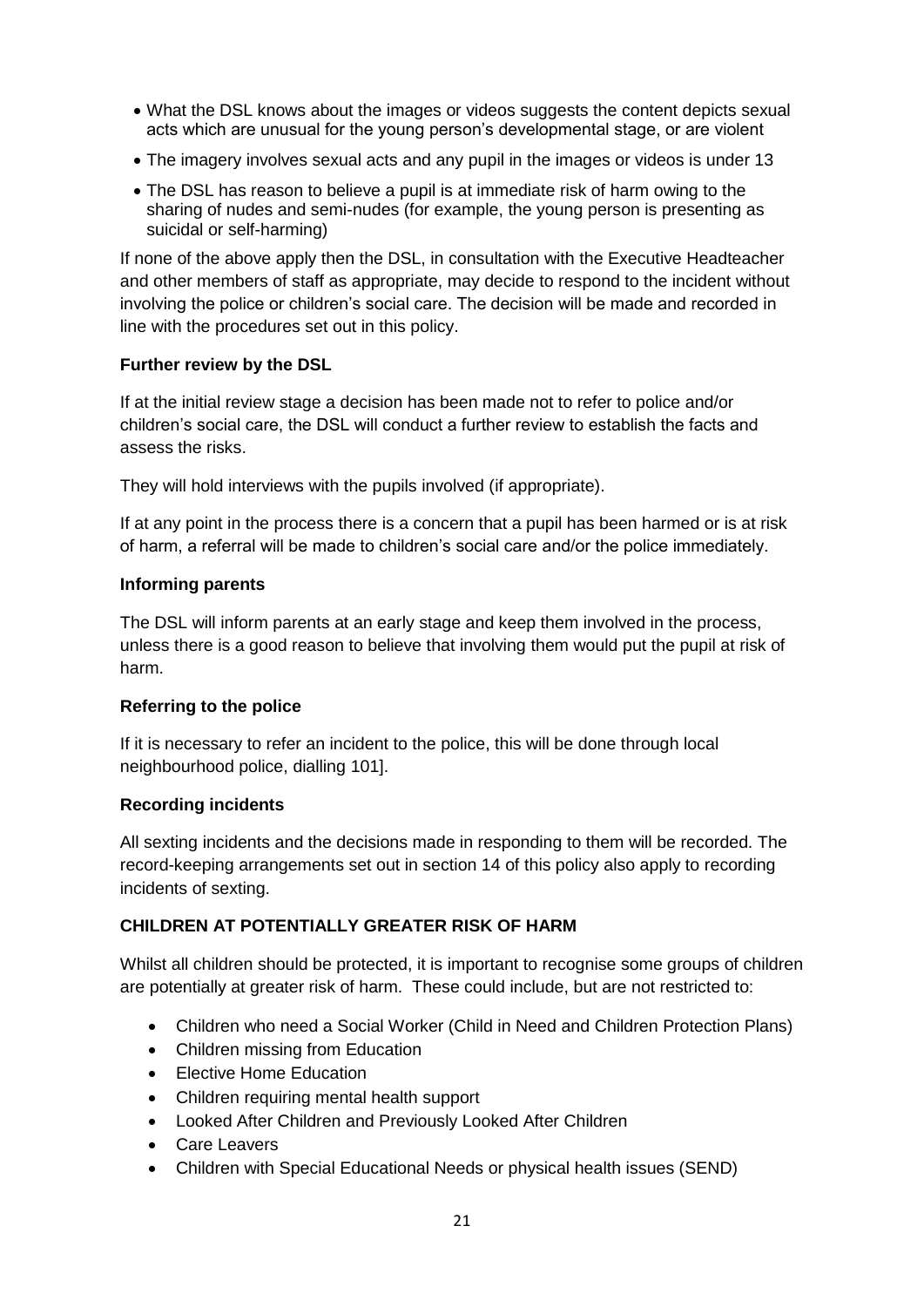Where appropriate, extra pastoral support and attention for these children will be available, along with any appropriate support necessary for communication.

#### **CURRICULUM COVERAGE**

Pupils are taught about the issues surrounding sexting and inappropriate behaviours as part of our Relationships Education and computing programmes. Teaching covers the following in relation to sexting:

- The differences between appropriate and inappropriate or unsafe physical, and other, contact
- How to request help if feeling unsafe
- How to recognise and report sexting occurrences

Pupils also learn the strategies and skills needed to manage:

• Inappropriate behaviours and how to seek help

#### **INFORMATION SHARING**

The DSL **shares information with other relevant professionals**, recording reasons for sharing information and ensuring that they are aware of what action the other professionals will take as a result of information shared.

The DSL **informs parent that they have made a Child Protection referral**, if the parent does not already know, and if there is no reason not to let them know.

IFD may suggest to delay informing the parent in cases of suspected sexual abuse, or where informing the parent might put the child at further risk, to prevent the child being harmed or intimidated (and retracting their disclosure).

In cases of suspected Fabricated or Induced Illness by proxy, the parent is not informed that this is being considered.

#### **CONFIDENTIALITY**

Safeguarding children raises issues of confidentiality that must be clearly understood by all staff/volunteers in schools.

- All staff in schools, both teaching and non-teaching staff, have a responsibility to share relevant information about the protection of children with other professionals, particularly the investigative agencies (Children's Services: Safeguarding and Specialist Services and the Police).
- If a child confides in a member of staff/volunteer and requests that the information is kept secret, it is important that the member of staff/volunteer tell the child in a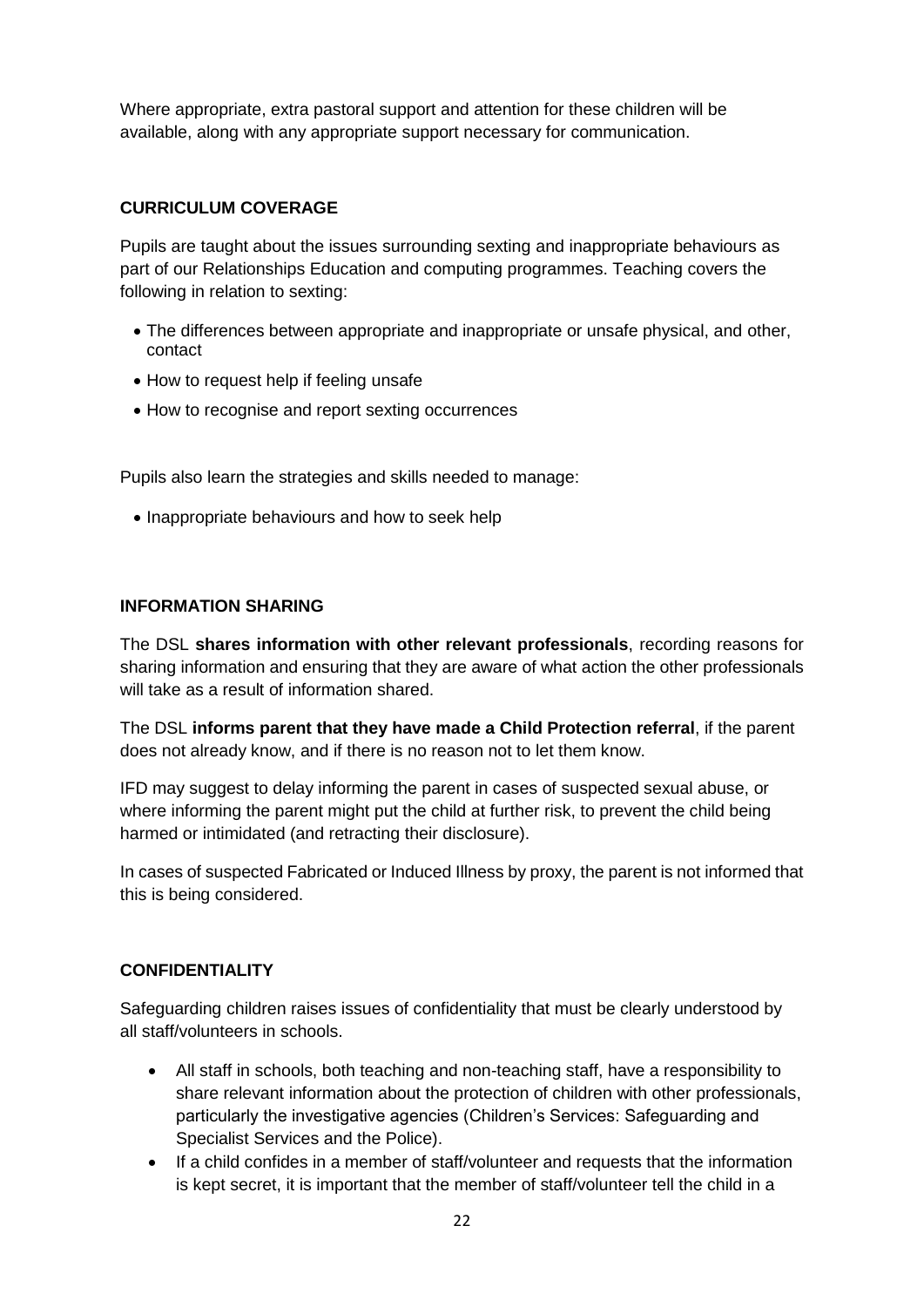manner appropriate to the child's age/stage of development that they cannot promise complete confidentiality – instead they must explain that they may need to pass information to other professionals to help keep the child or other children safe.

- Staff/volunteers who receive information about children and their families in the course of their work should share that information only within appropriate professional contexts.
- **The Data Protection Act 2018 and GDPR do not prevent, or limit, the sharing of information for the purposes of keeping children safe. Fears about sharing information must not be allowed to stand in the way of the need to promote the welfare and protect the safety of children. ONGOING RESPONSIBILITIES**

The DSL remains in close communication with other professionals around the child / young person and with the family, in order to share any updates about the child / young person.

If a child protection investigation is pursued, the DSL and other key school staff will:

- Work closely and collaboratively with all professionals involved in the investigation, to keep the child / young person safe
- Attend a child protection conference when invited and provide updated information about the child
- Attend any subsequent child protection review conferences
- Attend core group meetings and take an active role in the implementation of the protection plan

Where there is a safeguarding concern the Governing Body and School Leaders should ensure the child's wishes and feelings are taken into account when determining what action to take and what services to provide, with careful attention to enabling children to express their views and give feedback freely. Ultimately any systems and processes should operate with the best interests of the child at their heart.

#### **COMMUNICATION WITH PARENTS**

The schools undertake to:

Have appropriate discussions with parents prior to involvement of another agency unless to do so would place the child at further risk of harm.

Ensure that parents have an understanding of the responsibilities placed on the school and staff for safeguarding children.

Parents should also be aware that St Lawrence and Christopher Reeves Primary Schools are members of the RELAY scheme whereby information around any incident of Domestic Abuse or Violence is relayed immediately to the school via our school support team, so that we can ensure the well-being of any pupils who may be affected.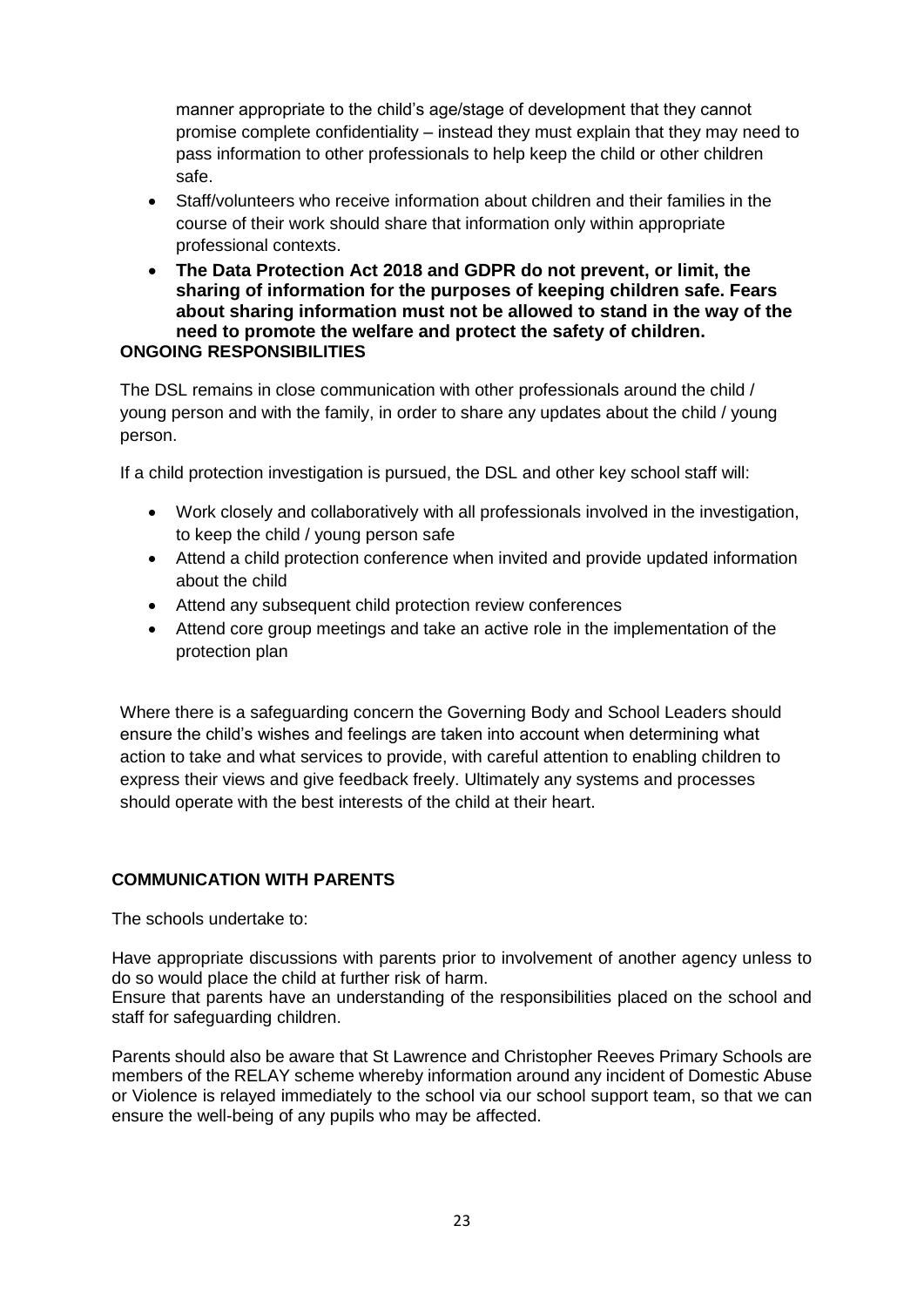#### **ALLEGATIONS INVOLVING SCHOOL STAFF, SUPPLY TEACHERS OR VOLUNTEERS & WHISTLEBLOWING**

An allegation is any information which indicates that a member of staff (including a supply teacher or volunteer) may have:

- Behaved in a way that has, or may have harmed a child
- Possibly committed a criminal offence against/related to a child
- Behaved towards a child or children in a way which indicates s/he would pose a risk of harm if they work regularly or closely with children

This applies to any child the member of staff, supply teachers or volunteer has contact within their personal, professional or community life.

To reduce the risk of allegations, all staff must be aware of safer working practice and be familiar with the guidance contained in the staff handbook, school code of conduct or Government document '*Guidance for Safer Working Practice for Adults who work with Children and Young People in Education Settings*'. Copies of this publication are kept in the staffroom, Safeguarding File. For further guidance on Whistleblowing, please refer to the Confidential Reporting Policy.

The person to whom an allegation is first reported should take the matter seriously and keep an open mind. S/he should not investigate or ask leading questions if seeking clarification; it is important not to make assumptions. Confidentiality should not be promised and the person should be advised that the concern will be shared on a 'need to know' basis only.

Actions to be taken include making an immediate written record of the allegation using the informant's words - including time, date and place where the alleged incident took place, brief details of what happened, what was said and who was present. This record should be signed, dated and immediately passed on to the Executive Headteacher.

If the concerns are about the Executive Headteacher, then the Chair of Governors should be contacted. The Chair of Governors is Mrs Pauline Cameron. Contact details for the Chair of Governors can be accessed via the schools' offices.

In the absence of the Chair of Governors, the Vice Chair should be contacted. The Vice Chair is Mr Mark Short.

The recipient of an allegation must **not** unilaterally determine its validity, and failure to report it in accordance with procedures is a potential disciplinary matter.

The Executive Headteacher will not investigate the allegation itself, or take written or detailed statements, but will assess whether it is necessary to refer the concern to the Local Authority Designated Officer (LADO) for Bedford Borough or Northants,

- Bedford Borough LADO ring 01234 276693 or email [LADO@bedford.gov.uk](mailto:LADO@bedford.gov.uk)
- Northants LADO ring 01604 367862 or 01604 362633 or email [IFD@northamptonshire.gcsx.gov.uk](mailto:MASH@northamptonshire.gcsx.gov.uk)

If the allegation meets any of the three criteria set out at the start of this section, contact should always be made with the Local Authority Designated Officer without delay.

If it is decided that the allegation does not meet the threshold for safeguarding, it will be handed back to the employer for consideration via the schools' internal procedures.

The Executive Headteacher should, as soon as possible, **following briefing** from the LADO inform the subject of the allegation.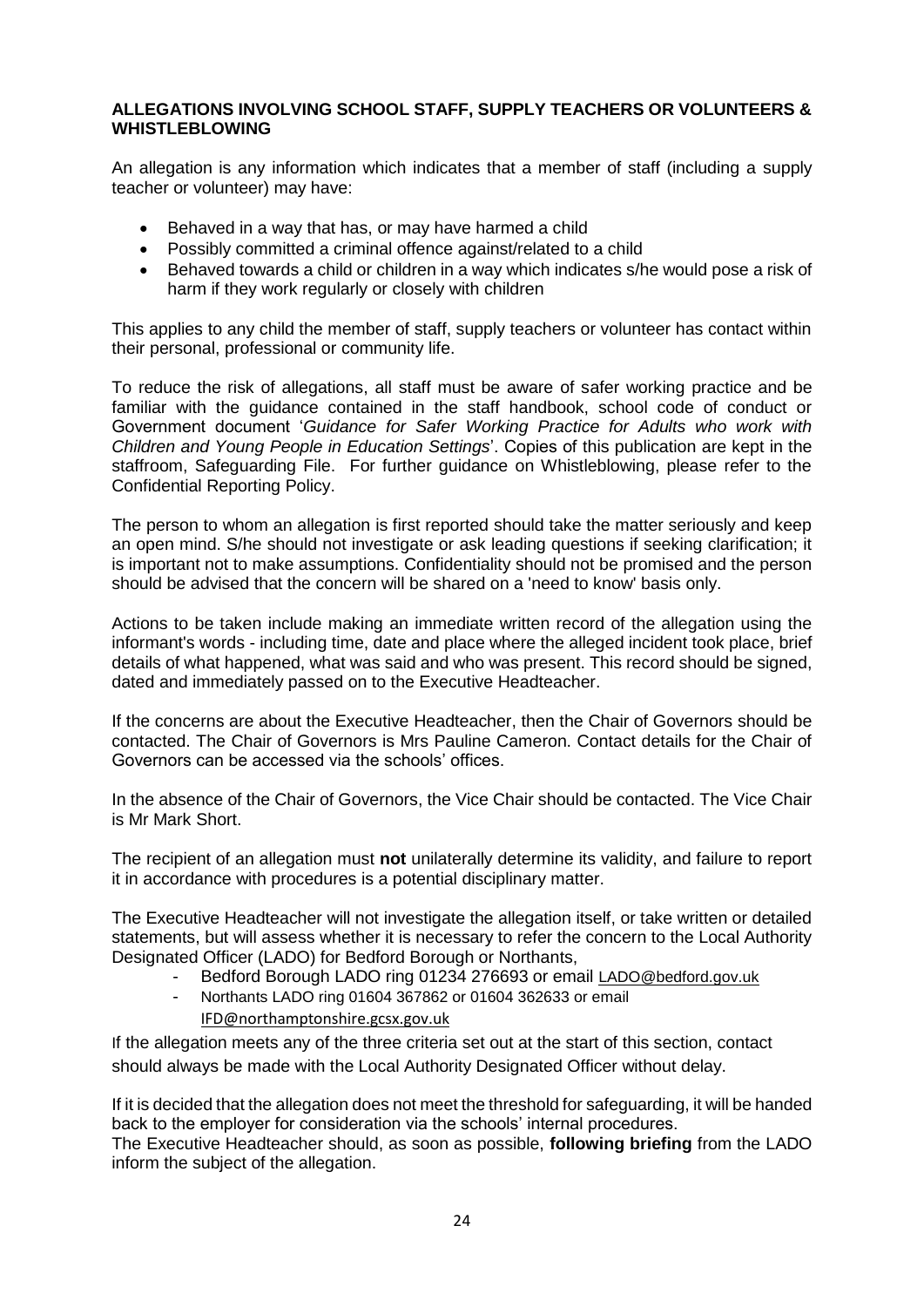#### **Additional considerations for supply staff**

If there are concerns or an allegation is made against someone not directly employed by the schools, such as supply staff provided by an agency, we will take the actions below in addition to our standard procedures.

- We will not decide to stop using a supply teacher due to safeguarding concerns without finding out the facts and liaising with our local authority designated officer to determine a suitable outcome
- The governing board will discuss with the agency whether it is appropriate to suspend the supply teacher, or redeploy them to another part of the school, while the school carries out the investigation
- We will involve the agency fully, but the schools will take the lead in collecting the necessary information and providing it to the local authority designated officer as required
- We will address issues such as information sharing, to ensure any previous concerns or allegations known to the agency are taken into account (we will do this, for example, as part of the allegations management meeting or by liaising directly with the agency where necessary)

When using an agency, we will inform them of our process for managing allegations, and keep them updated about our policies as necessary, and will invite the agency's HR manager or equivalent to meetings as appropriate.

#### **LOW LEVEL CONCENS**

As part of our federation approach to safeguarding, we will ensure that we promote an open and transparent culture in which all concerns about all adults working in or on behalf of our schools (including supply teachers, volunteers and contractors) are dealt with promptly and appropriately.

Creating a culture in which all concerns about adults (including allegations that do not meet the harms threshold (see Part Four - Section one of KCSIE 2021)) are shared responsibly and with the right person, recorded and dealt with appropriately, is critical. When implemented correctly, this will encourage an open and transparent culture; enable the schools to identify concerning, problematic or inappropriate behaviour early; minimise the risk of abuse; and ensure that all adults working in St Lawrence Primary school and Christopher Reeves Primary School are clear about professional boundaries and act within these boundaries, and in accordance with the ethos and values of our schools.

The term 'low-level' concern does not mean that it is insignificant, it means that the behaviour towards a child does not meet the threshold set out at paragraph 338 of Keeping Children Safe in Education (September 2021).

A low-level concern is any concern – no matter how small, and even if no more than causing a sense of unease or a 'nagging doubt' - that an adult working in or on behalf of the school may have acted in a way that:

- is inconsistent with the staff code of conduct, including inappropriate conduct outside of work, and
- does not meet the allegations threshold or is otherwise not considered serious enough to consider a referral to the LADO.

Examples of such behaviour could include, but are not limited to:

- being over friendly with children;
- having favourites;
- taking photographs of children on their mobile phone: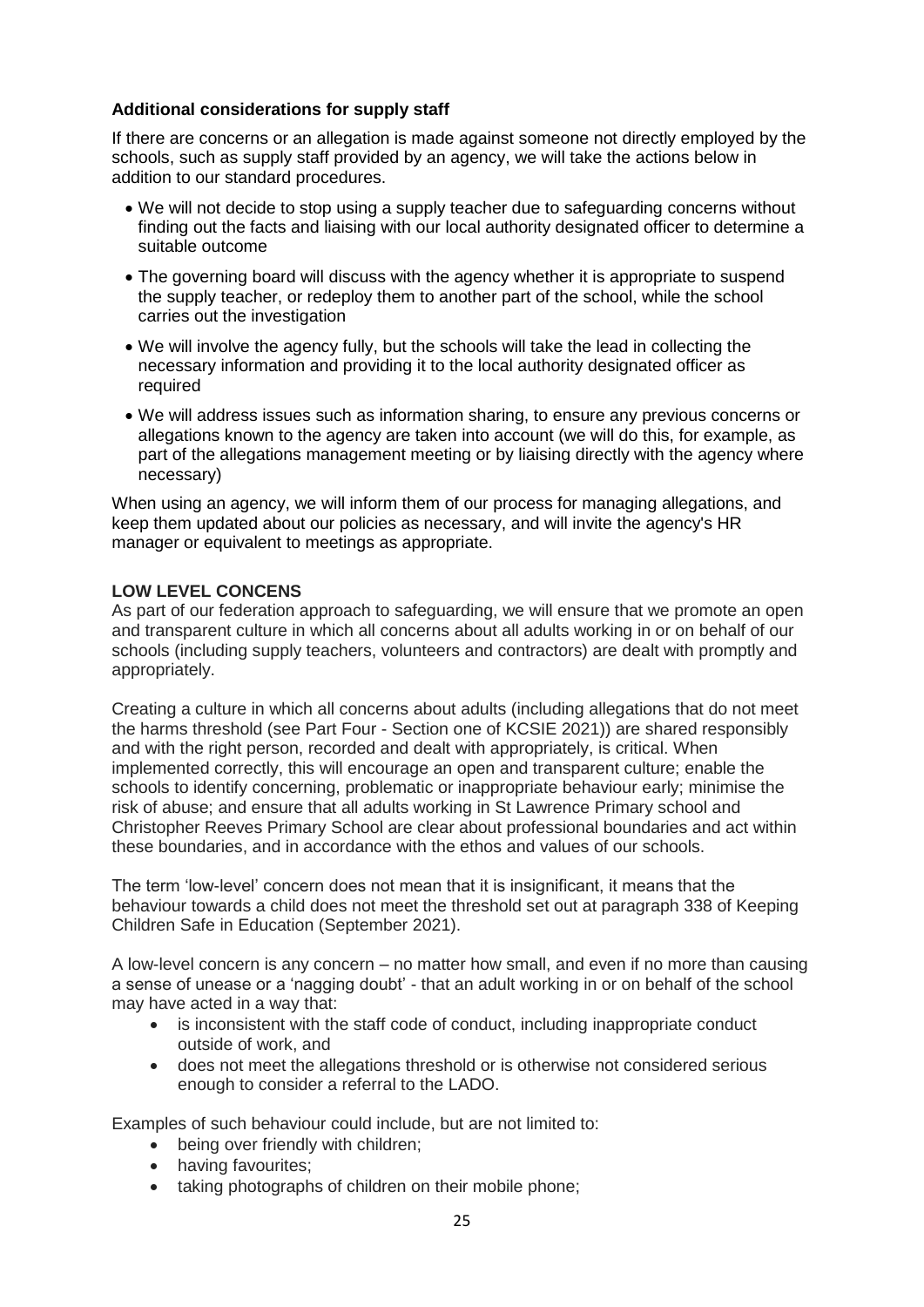- engaging with a child on a one-to-one basis in a secluded area or behind a closed door; or,
- using inappropriate sexualised, intimidating or offensive language.

It is crucial that any such concerns, including those which do not meet the allegation/harm threshold (see Part Four - Section one of KCSIE 2021), are shared responsibly and with the right person, and recorded and dealt with appropriately. Ensuring they are dealt with effectively will also protect those working in St Lawrence Primary School and Christopher Reeves Primary School from potential false allegations or misunderstandings.

Low-level concerns about a member of staff should be reported to the Designated Safeguarding Lead (or deputy). Where a low-level concern is raised about the Designated Safeguarding Lead, it should be shared with the Executive Headteacher. Where a low-level concern is raised about the Executive Headteacher, it should be shared with the Chair of Governors.

All low-level concerns will be recorded on CPOMs by the Designated Safeguarding Lead (or deputy). The record should include details of the concern, the context in which the concern arose, and action taken. The name of the individual sharing their concerns will also be noted, if the individual wishes to remain anonymous then that will be respected as far as reasonably possible.

#### **COMPLAINTS PROCEDURE**

Complaints regarding the operation of this policy may be made under the schools' Complaints Policy, a copy of which may be found on the school websites www.**st**-**[lawrenceschool](http://www.st-lawrenceschool.co.uk/)**.co.uk [www.christopher-reeves-school.co.uk](http://www.christopher-reeves-school.co.uk/)

However, due to the sensitive and confidential nature of Child Protection it is recognised that the Complaints Procedure may not be appropriate in which case the Local Authority (Bedford Borough Council) has the lead role.

Contact Ben Pearson, Assistant Director-Chief Education Officer, 01234 267422 at Borough Hall, Cauldwell Street, Bedford.

Signed: …………………………………………….. Chair of Governors

Date: ………………………………………………. Date of next review: September 2022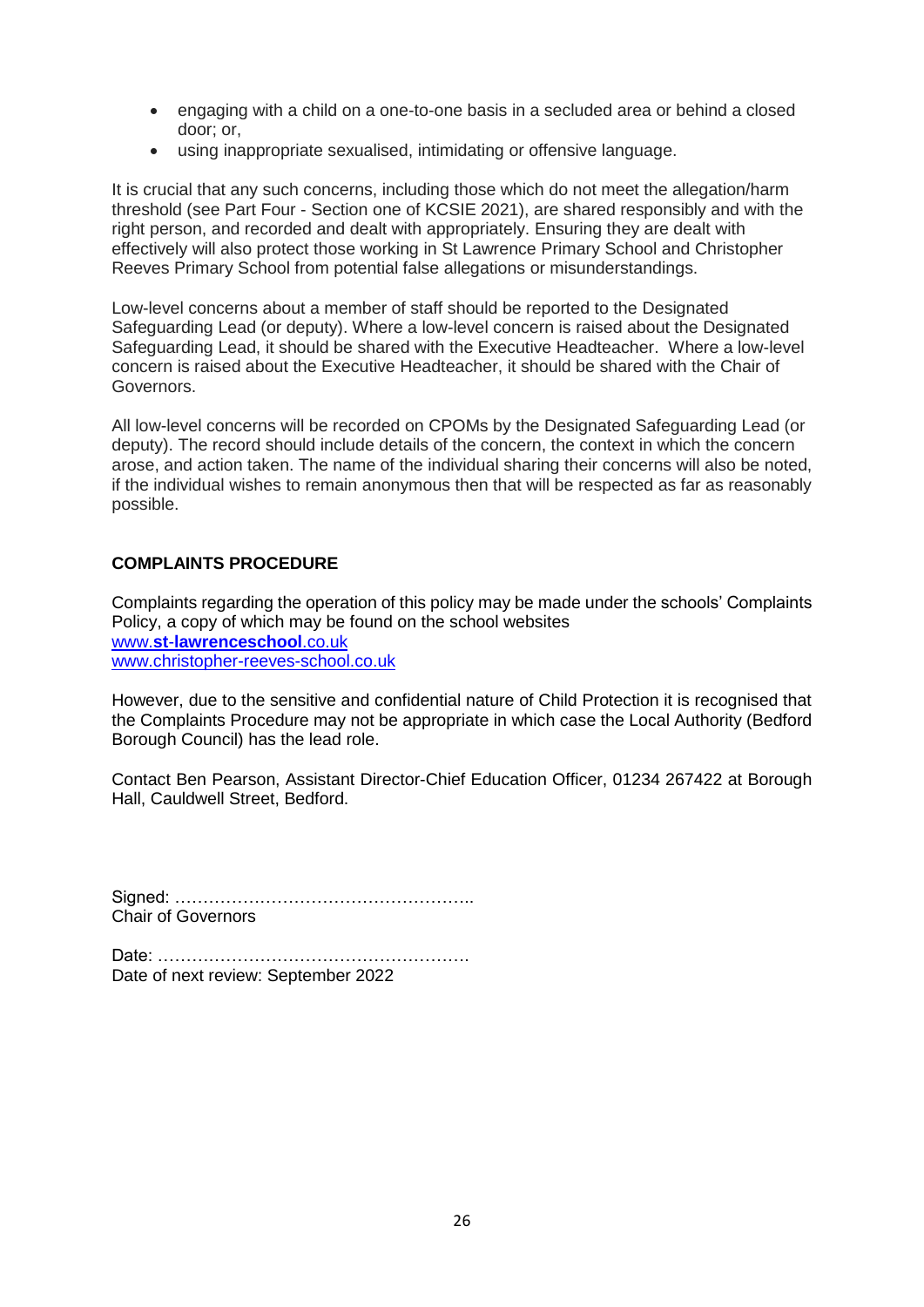#### **APPENDIX 1**

#### **Definitions of abuse including peer on peer abuse and Harmful Sexual Behaviour (HSB):**

#### *Abuse:*

A form of maltreatment of a child.

Somebody may abuse or neglect a child by inflicting harm, or by failing to act to prevent harm. Children may be abused in a family or in an institutional or community setting by those known to them or, more rarely, by others (e.g. via the internet). They may be abused by an adult or adults, or another child or children.

*(Definition provided by Working Together)*

#### *Peer on Peer Abuse:*

Could include:

- bullying (including cyberbullying);
- physical abuse such as hitting, kicking, shaking, biting, hair pulling, or otherwise causing physical harm;
- Sexual violence such as rape, assault by penetration and sexual assault
- sexting (also known as youth produced sexual imagery);
- initiation/hazing type violence and rituals; and
- Upskirting (typically involves taking a picture under a person's clothing without them knowing, with the intention of viewing their genitals or buttocks to obtain sexual gratification, or cause the victim humiliation, distress or alarm.)
- Exploitation of others by peers: criminal, financial, sexual.

#### *Harmful Sexual Behaviour (HSB):*

Harmful sexual behaviour (HSB) is developmentally inappropriate sexual behaviour which is displayed by children and young people and which may be harmful or abusive (derived from Hackett, 2014). It may also be referred to as sexually harmful behaviour or sexualised behaviour.

HSB encompasses a range of behaviour, which can be displayed towards younger children, peers, older children or adults. It is harmful to the children and young people who display it, as well as the people it is directed towards.

#### **Technology assisted HSB**

Technology assisted HSB (TA-HSB) is sexualised behaviour which children or young people engage in using the internet or technology such as mobile phones. This might include:

- viewing pornography (including extreme pornography or viewing indecent images of children)
- sexting

#### *Emotional abuse:*

The persistent emotional maltreatment of a child such as to cause severe and persistent adverse effects on the child's emotional development.

It may involve conveying to a child that they are worthless or unloved, inadequate, or valued only insofar as they meet the needs of another person. It may include not giving the child opportunities to express their views, deliberately silencing them or 'making fun' of what they say or how they communicate.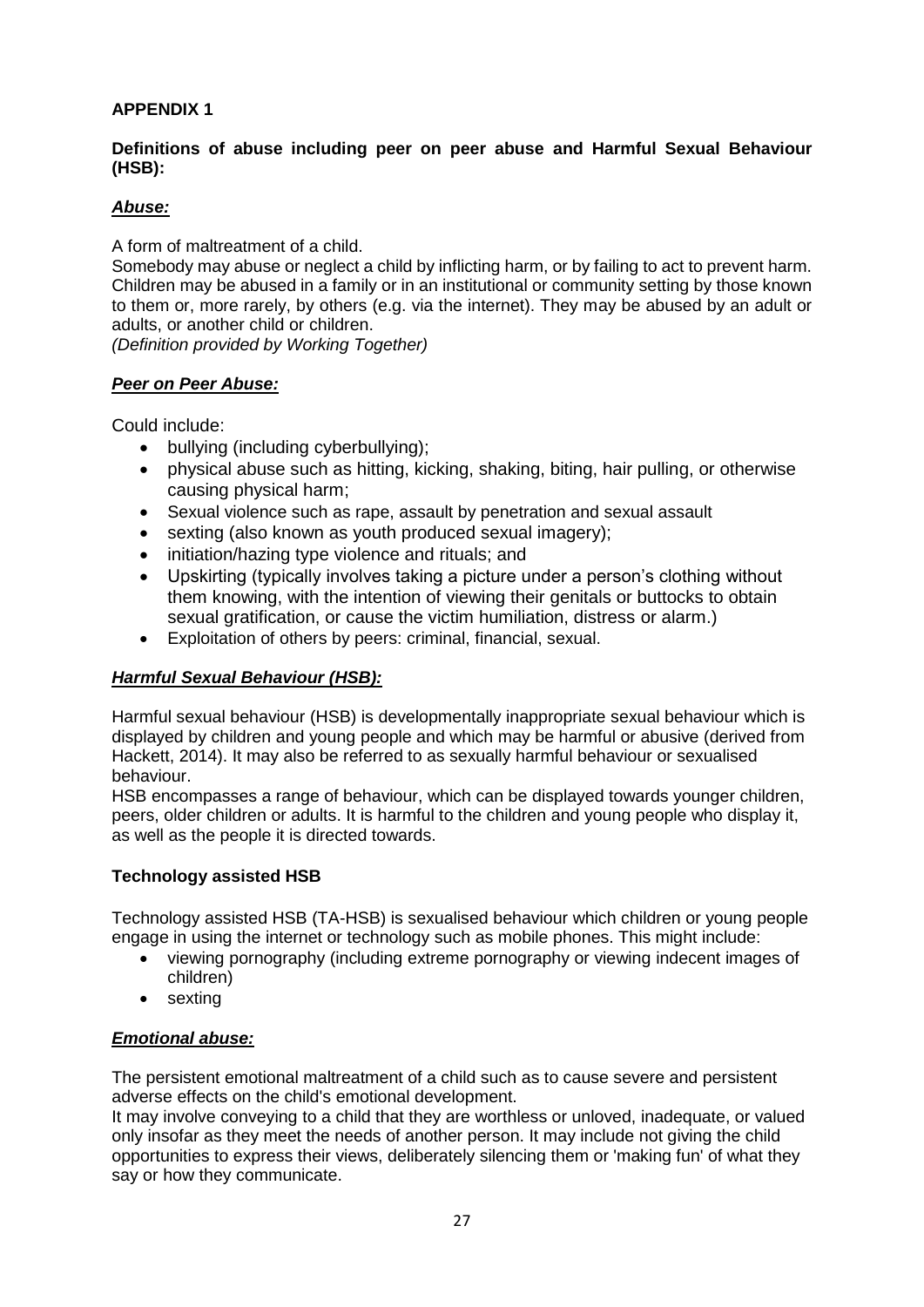It may feature age or developmentally inappropriate expectations being imposed on children. These may include interactions that are beyond

a child's developmental capability, as well as overprotection and limitation of exploration and learning, or preventing the child participating in normal social interaction

It may involve seeing or hearing the ill-treatment of another. It may involve serious bullying (including cyber bullying), causing children frequently to feel frightened or in danger, or the exploitation or corruption of children.

Some level of emotional abuse is involved in all types of maltreatment of a child, though it may occur alone.

(Definition provided by Working Together)

#### *Neglect:*

The persistent failure to meet a child's basic physical and/or psychological needs, likely to result in the serious impairment of the child's health or development. Neglect may occur during pregnancy as a result of maternal substance abuse. Once a child is born, neglect may involve a parent or carer failing to:

- provide adequate food, clothing and shelter (including exclusion from home or abandonment);
- protect a child from physical and emotional harm or danger;
- ensure adequate supervision (including the use of inadequate care-givers); or
- ensure access to appropriate medical care or treatment.

It may also include neglect of, or unresponsiveness to, a child's basic emotional needs The persistent failure to meet a child's basic physical and/or psychological needs, likely to result in the serious impairment of the child's health or development. Neglect may occur during pregnancy as a result of maternal substance abuse. Once a child is born, neglect may involve a parent or carer failing to:

- provide adequate food, clothing and shelter (including exclusion from home or abandonment);
- protect a child from physical and emotional harm or danger;
- ensure adequate supervision (including the use of inadequate care-givers); or
- ensure access to appropriate medical care or treatment.

It may also include neglect of, or unresponsiveness to, a child's basic emotional needs

#### *Physical Abuse*:

A form of abuse which may involve hitting, shaking, throwing, poisoning, burning or scalding, drowning, suffocating or otherwise causing physical harm to a child. Physical harm may also be caused when a parent or carer fabricates the symptoms of, or deliberately induces, illness in a child.

(Definition provided by Working Together)

#### **Sexual Abuse:**

Involves forcing or enticing a child or young person to take part in sexual activities, not necessarily involving a high level of violence, whether or not the child is aware of what is happening including cases of CSE (Child Sexual Exploitation).

The activities may involve physical contact, including assault by penetration (for example, rape or oral sex) or non-penetrative acts such as masturbation, kissing, rubbing and touching outside of clothing. They may also include non-contact activities, such as involving children in looking at, or in the production of, sexual images, watching sexual activities, encouraging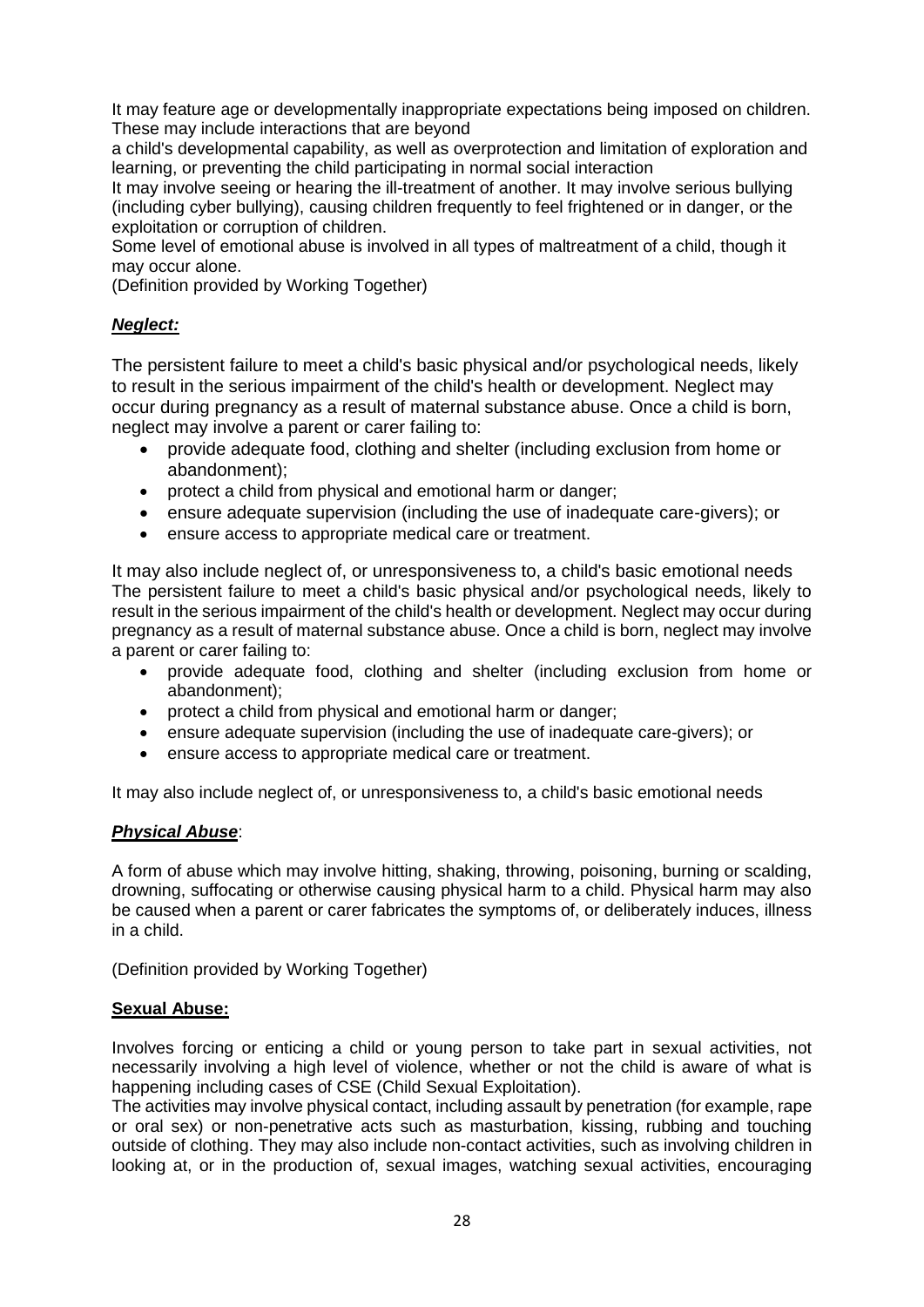children to behave in sexually inappropriate ways, or grooming a child in preparation for abuse (including via the internet).

Sexual abuse is not solely perpetrated by adult males. Women can also commit acts of sexual abuse, as can other children.

(Definition provided by Working Together)

#### *Radicalisation:*

Radicalisation refers to the process by which a person comes to support terrorism and forms of extremism leading to terrorism. Extremism is defined by the Government in the Prevent Strategy as:

Vocal or active opposition to fundamental British values, including democracy, the rule of law, individual liberty and mutual respect and tolerance of different faiths and beliefs. We also include in our definition of extremism calls for the death of members of our armed forces, whether in this country or overseas.

Extremism is defined by the Crown Prosecution Service as:

The demonstration of unacceptable behaviour by using any means or medium to express views which:

- ∙ Encourage, justify or glorify terrorist violence in furtherance of particular beliefs;
- ∙ Seek to provoke others to terrorist acts;
- ∙ Encourage other serious criminal activity or seek to provoke others to serious criminal acts; or foster hatred which might lead to intercommunity violence in the UK.

There is no such thing as a "typical extremist": those who become involved in extremist actions come from a range of backgrounds and experiences, and most individuals, even those who hold radical views, do not become involved in violent extremist activity.

#### *Online Safety*

The Governing Board ensures the schools have a holistic approach to online safety, including a clear policy on the use of mobile technology. The schools ensures appropriate filtering and monitoring systems are in place.

The Federation uses guidance provided by the UK Council for Internet Safety to help us develop online safety policies. Parents may like to access this useful resource. <https://www.gov.uk/government/groups/uk-council-for-child-internet-safety-ukccis>

#### *Female Genital Mutilation (FGM)*

Also called female circumcision, cutting or sunna, is when a girl's external genitals (private parts) are cut away. Sometimes their vagina is sewn up too. FGM is illegal in the UK – it's also illegal to arrange for someone to be taken out of the country to be cut.

There are no medical reasons to carry out FGM.

Religious, social or cultural reasons are sometimes given however FGM is dangerous and a criminal offence. All staff have a statutory duty to report any FGM immediately.

A girl or woman who has had FGM may:

- have difficulty walking, sitting or standing
- spend longer than normal in the bathroom or toilet
- have unusual behaviour after an absence from school or college